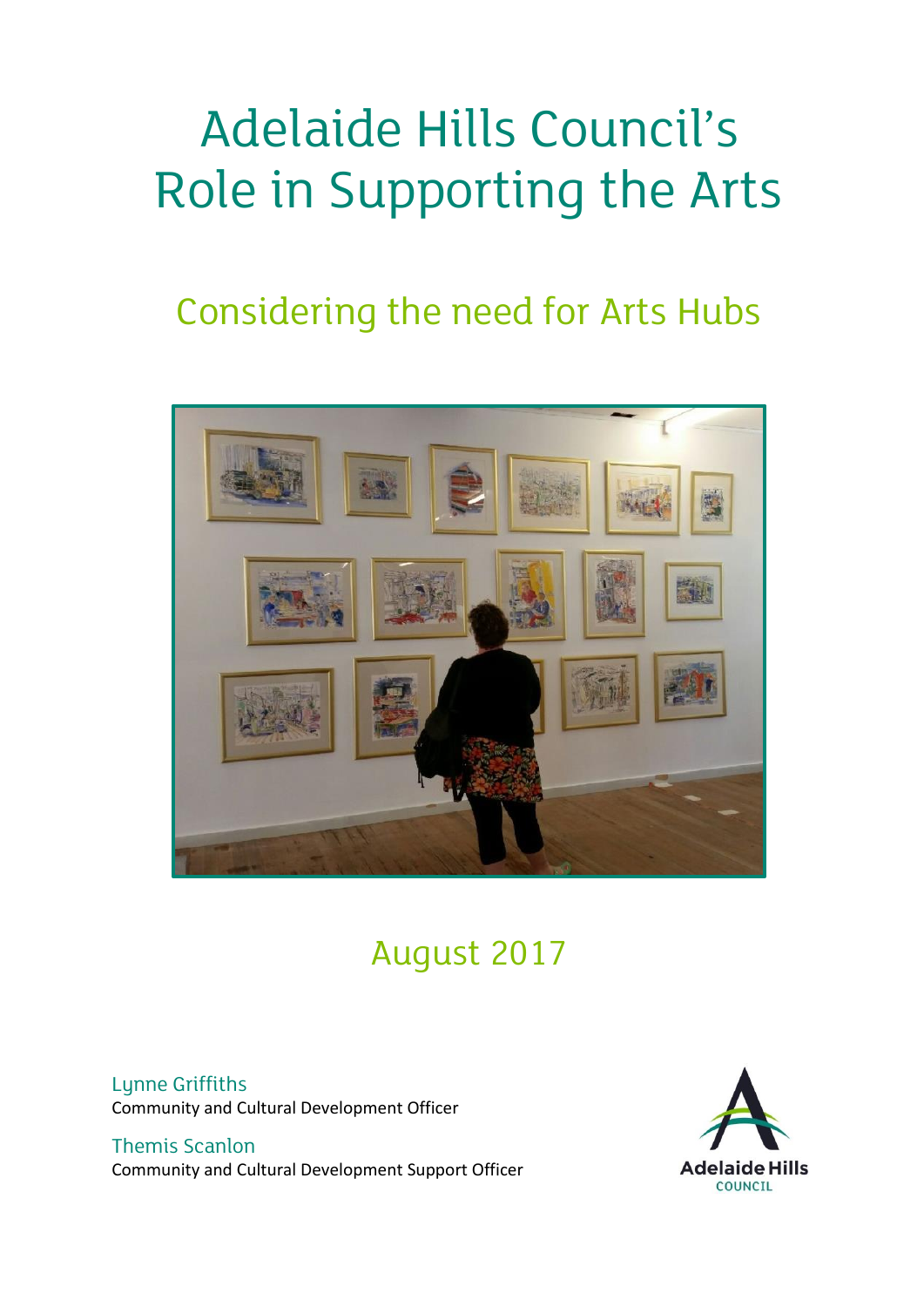# **CONTENTS**

# ACRONYMS

| <b>AHC</b>  | Adelaide Hills Council           |
|-------------|----------------------------------|
| <b>DCMB</b> | District Council of Mount Barker |
| <b>SALA</b> | South Australian Living Artists  |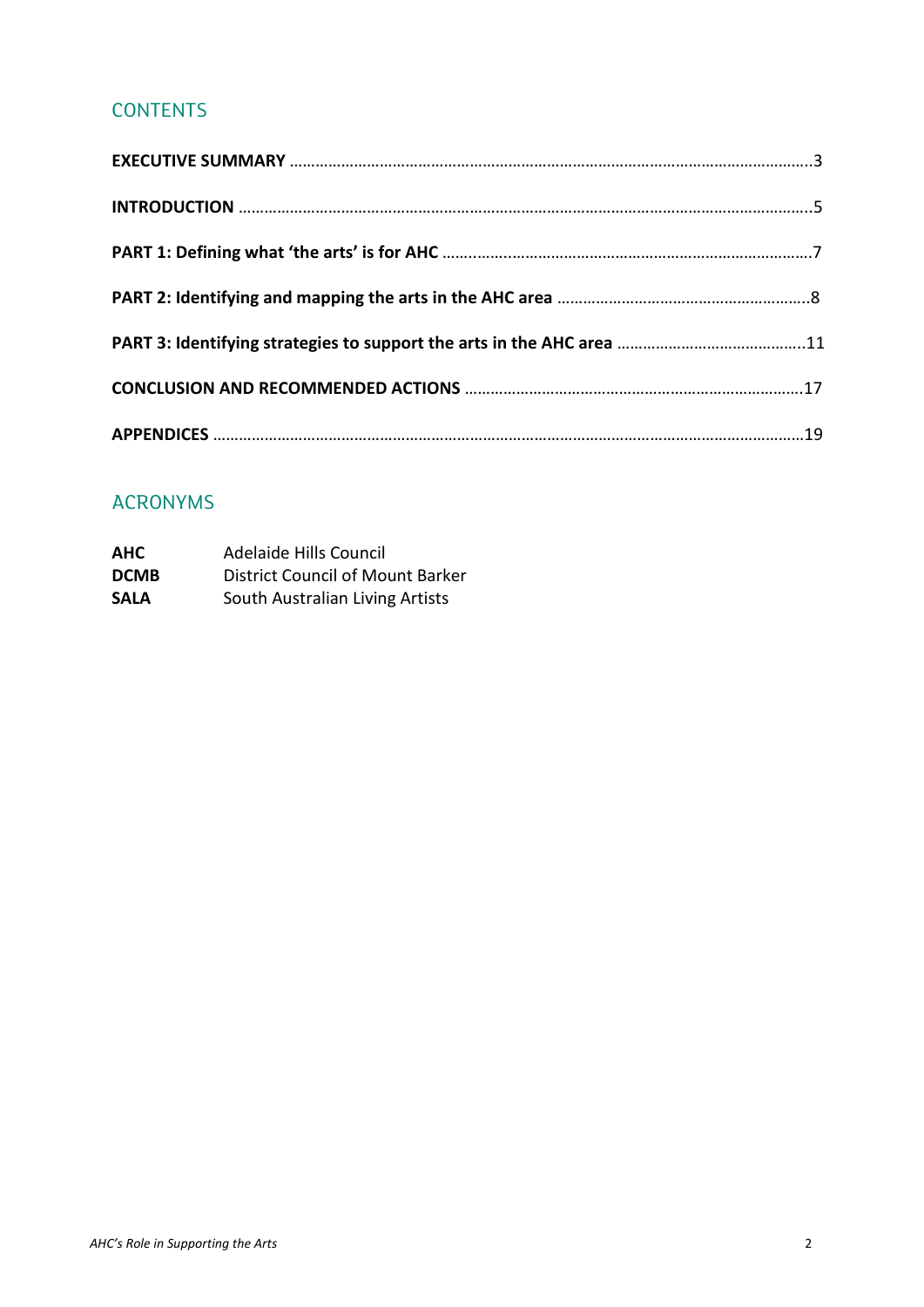# EXECUTIVE SUMMARY

#### **Introduction**

AHC recognises the important role the arts play in community and cultural development. Fostering creativity is a strategic priority for Council, as stated in in the strategic plan *Your Adelaide Hills*:

Goal 4 Explore ideas and work with others Strategy 4.4 We will foster creativity in the community and embrace it as an organisation.

To date, there has not been a planned approach to this. As AHC is currently developing an Arts and Heritage Hub at the old Onkaparinga Woollen Mill site at Lobethal, it is timely to consider Council's role in supporting the arts across the district, and to identify if further hubs or alternative support is required. The purpose of this report is to:

- 1. Define what 'the arts' is for AHC so we have a clear understanding and shared language in this area.
- 2. Identify and map the arts in the AHC area so we have the information required to identify gaps and inform future planning.
- 3. Identify strategies to support the arts in the AHC area.

#### **PART 1: Defining what 'the arts' is for AHC**

Art is the application of human creative skill and imagination to produce a work. It can be seen as an expression of culture. In view of AHC's commitment to inclusivity, a broad definition of the arts is adopted that includes all forms of visual, performing and literary arts. This is regardless of whether a particular form is considered 'fine art' or not, because all art contributes to the cultural development outcomes AHC seeks. 'Cultural development' is a term used in the local government context to describe the process of enabling cultural activities towards the realisation of a desired future, particularly of a culturally rich and vibrant community*.* As 'cultural development' is the outcome, and art is one activity that can be used to achieve it, it is best practice to use this term instead of 'the arts' or the commonly used 'arts and culture.'

#### **PART 2: Identifying and mapping the arts in the AHC area**

#### Council Involvement

Over the years the Community Development and Libraries and Customer Service departments have undertaken various initiatives to support the arts. In 2016 a Community and Cultural Development Officer was appointed. Current arts initiatives include the establishment of an Arts and Heritage Hub, art workshops offered through the community centres, and an art exhibition and prize commemorating Council's 20<sup>th</sup> anniversary in 2017.

#### Community Involvement

The best way to examine community involvement in the arts was to start developing a database. It is not comprehensive, but will continue to be developed as a valuable asset for future planning. It includes the details of artists and art related community groups, venues, businesses and events in the AHC area. It also includes stakeholders involved in the Adelaide Hills arts community who are located outside of the AHC area. The database reveals a sizable arts community consisting of both established and emerging members. There are at least 230 artists, 30 community groups and 25 venues or other businesses. In comparison with other Councils there is a very high level of involvement in the annual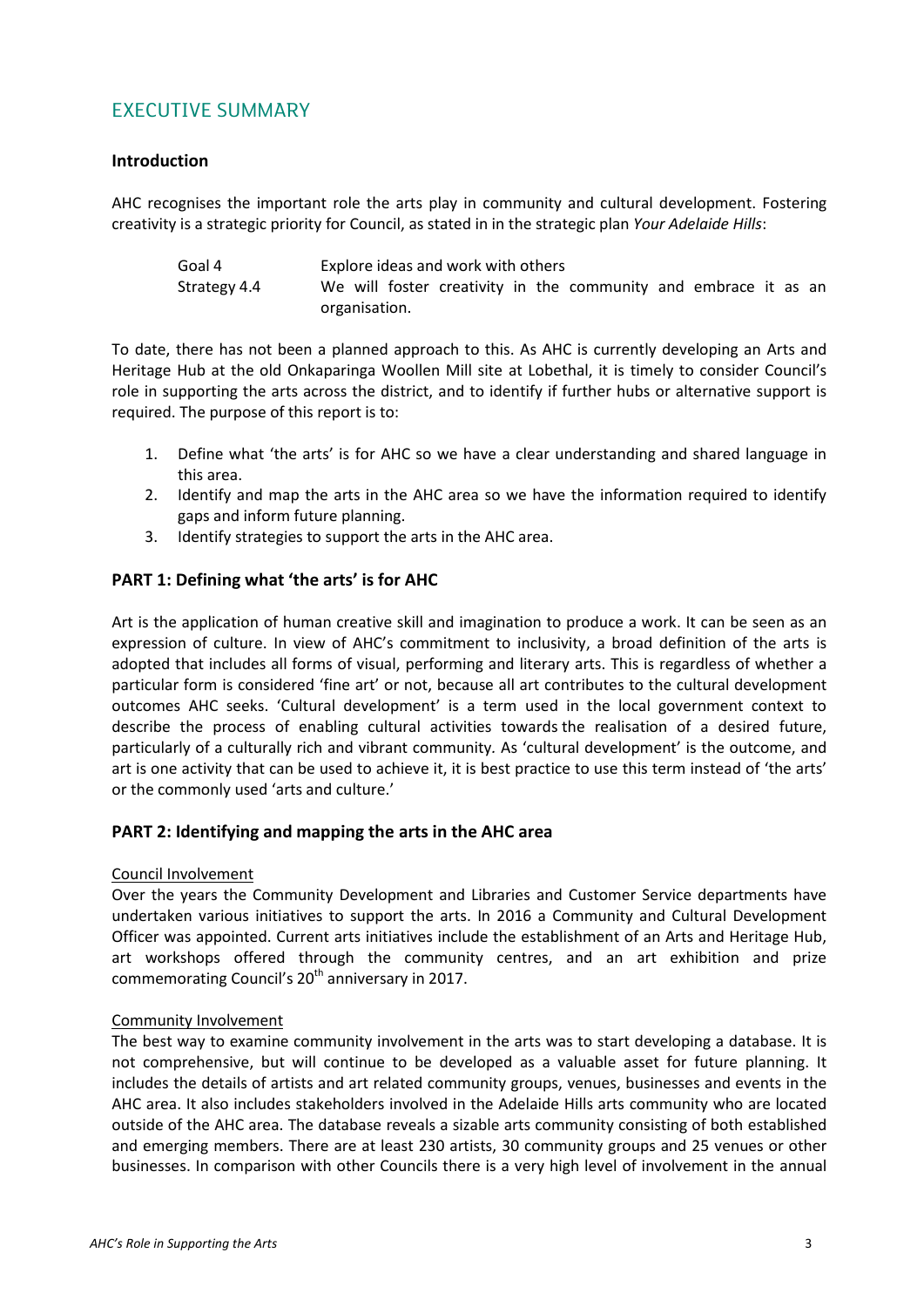SALA festival. At this stage the database is dominated by the visual arts but this is likely to be reflective of the information that has been available so far.

#### **PART 3: Identifying strategies to support the arts in the AHC area**

To identify strategies to support the arts, members of the arts community were consulted with, previous research on this topic was revisited, and best practice was analysed.

#### Community Consultation

The Adelaide Hills arts community was invited to a meeting to discuss Council's role in supporting the arts. There were 42 attendees who generated enthusiastic and constructive discussion. They felt that Council should have a planned response to the arts that includes funding and collaboration with other councils. Council's role should primarily be a coordinating one. Facilitating information sharing and making space available for artists to use would be most beneficial. Further 'Arts Hubs' are not necessarily required but more activity outside of the Arts and Heritage Hub at Lobethal is sought, especially in the southern part of the AHC area.

#### Arts and Heritage Hub Report 2017

Earlier this year AHC conducted community consultation regarding the development of an Arts and Heritage Hub at Lobethal. The findings are also relevant to this project. What was found to be most sought after was space for artists: space to create, teach, exhibit/perform and sell their work.

#### Arts and Cultural Audit 2011

In 2011 AHC commissioned Brecknock Consulting to undertake an *Arts and Cultural Audit.* Three of the recommendations have been actioned, which include the appointment of a Community and Cultural Development Officer and the development an Arts and Heritage Hub. The other recommendations are very similar to the findings from this year's consultation, indicating that not a lot has changed in the last six years and the same things are desired.

#### Best Practice

It is best practice for councils to establish a policy framework to direct and focus their investment in cultural development. In relation to the arts specifically, councils should: facilitate partnerships; provide resources in the form of arts programs, events, activities and facilities; and encourage opportunities and resources for the local arts economy. There are myriad examples of how councils have done this. It is standard practice to operate a gallery and performance space, provide community arts grants, support the public art, and facilitate information sharing.

#### **Conclusion and Recommended Actions**

Taking into account best practice and the specific needs of the AHC community, outcomes and recommended actions have been developed to guide AHC's approach to the arts. These can be found on page 18.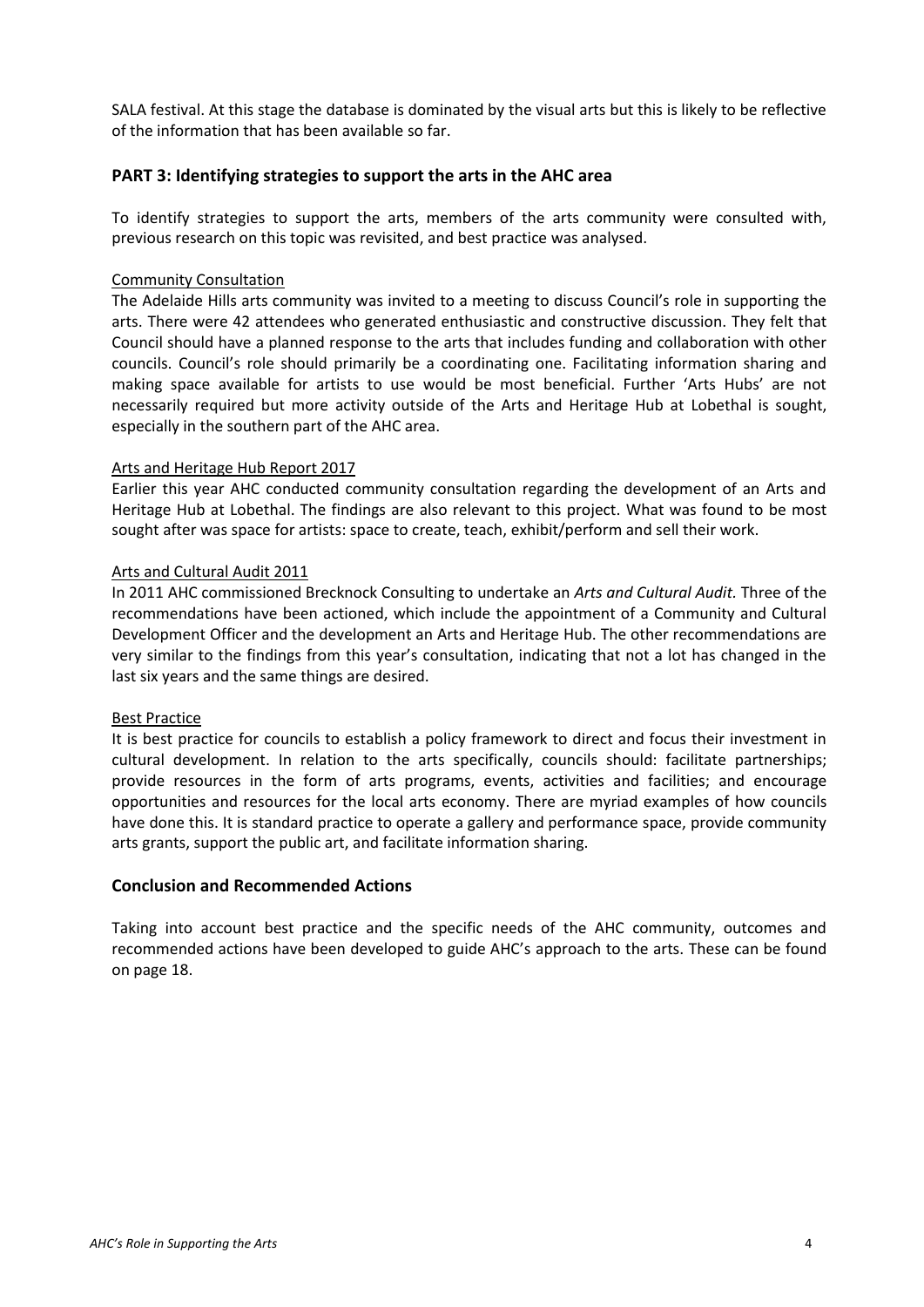# INTRODUCTION

#### **Background**

A key role of local government is to improve the quality of life of the community. Providing cultural services and facilities is part of this, which includes supporting the arts. Art provides an important outlet for expression and demonstrates community identity. It gives people the opportunity to connect with each other and their surrounds. It also brings creativity and vibrancy to areas and therefore plays a significant role in attracting visitors and tourism, leading to economic benefits.

AHC recognises the value of the arts and has supported the arts through a range of initiatives over the years. However, there has to date not been a strategic and comprehensive approach to this. In 2011 Brecknock Consulting undertook an *Arts and Cultural Audit* that identified some strategies in this regard, some of which have been actioned. This includes the appointment of a Community and Cultural Development Officer and the current development of an Arts and Heritage Hub at the old Onkaparinga Woollen Mill site at Lobethal.

It is timely to consider how this Arts and Heritage Hub will support the arts across the AHC area, and to identify if further hubs or alternative strategies are required to support the arts.

#### **Strategic Context**

Fostering creativity is a strategic priority for AHC, as stated in the strategic plan *Your Adelaide Hills* adopted in 2016:

| Goal 4       | Explore ideas and work with others                              |  |  |  |  |
|--------------|-----------------------------------------------------------------|--|--|--|--|
| Strategy 4.4 | We will foster creativity in the community and embrace it as an |  |  |  |  |
|              | organisation.                                                   |  |  |  |  |

Supporting creative opportunities for communities and individuals is also a priority in the *Community Strategy 2015-2020:*

| Goal 2             | Support the community to be healthy, active and involved through        |  |  |  |
|--------------------|-------------------------------------------------------------------------|--|--|--|
|                    | diverse programs and services                                           |  |  |  |
| Strategy for       | Increase the potential for communities to participate in creative arts  |  |  |  |
| Creative           | and cultural activities and develop individual creative talents through |  |  |  |
| <b>Communities</b> | community centres, libraries, other community and recreation facilities |  |  |  |
|                    | and outdoor spaces, including the proposed Hills Sculpture Trail.       |  |  |  |

While creativity is a strategy of its own, it can also contribute to and be used as a vehicle for achieving other Council strategies, including the following from the strategic plan *Your Adelaide Hills:*

| Goal 1<br>Strategy 1.3  | People and business prosper<br>We will work towards making the Adelaide Hills the favoured tourism<br>destination in the State.                                                  |
|-------------------------|----------------------------------------------------------------------------------------------------------------------------------------------------------------------------------|
| Goal 1<br>Strategy 1.9  | People and business prosper<br>We will work to make the district more age-friendly.                                                                                              |
| Goal 1<br>Strategy 1.12 | People and business prosper<br>We will seek opportunities to increase the wellbeing and resilience of<br>our community to withstand, recover and grow in the face of challenges. |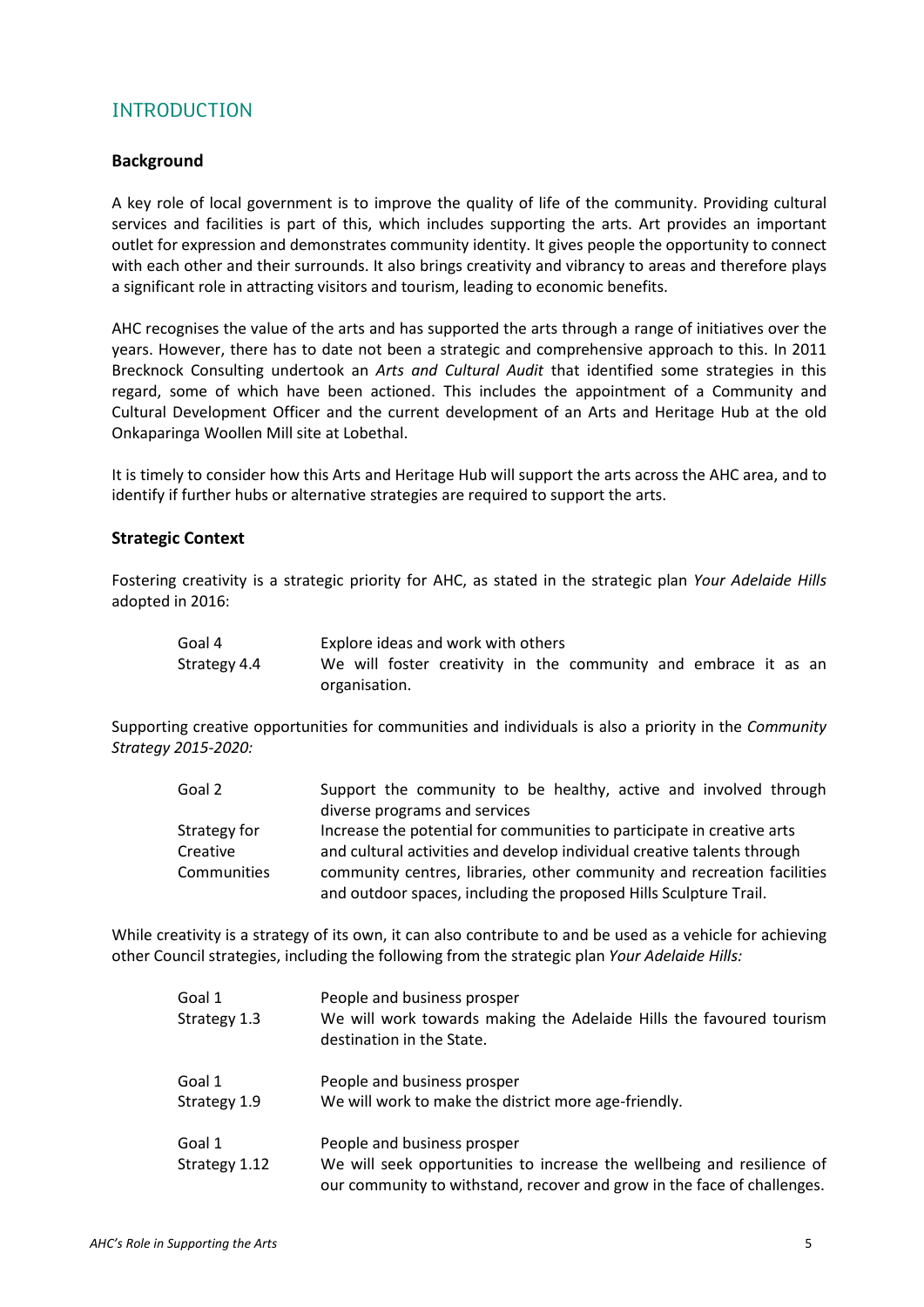| Goal 2<br>Strategy 2.1 | Activities and opportunities to connect<br>We recognise and respect Aboriginal culture and the descendants of our<br>first people. We will implement a Reconciliation Action Plan.                                                |
|------------------------|-----------------------------------------------------------------------------------------------------------------------------------------------------------------------------------------------------------------------------------|
| Goal 2<br>Strategy 2.2 | Activities and opportunities to connect<br>We recognise diversity in the community is one of our greatest strengths<br>and we will support and promote opportunities for social inclusion.                                        |
| Goal 2<br>Strategy 2.4 | Activities and opportunities to connect<br>We will implement the Adelaide Hills Business and Tourism Centre (Old<br>Woollen Mill) Masterplan to stimulate local job creation, boost tourism<br>and create a vibrant cultural hub. |
| Goal 2<br>Strategy 2.5 | Activities and opportunities to connect<br>We will support opportunities for learning in our community to increase<br>the confidence, wellbeing and health of our citizens.                                                       |
| Goal 2<br>Strategy 2.6 | Activities and opportunities to connect<br>We will seek to bring events to our district that have social, cultural,<br>environmental and economic benefits.                                                                       |
| Goal 2<br>Strategy 2.8 | Activities and opportunities to connect<br>We will improve the engagement and participation of younger people in<br>our district.                                                                                                 |
| Goal 3<br>Strategy 3.9 | Places for people and nature<br>We will encourage community-led place making approaches to enhance<br>townships and public spaces.                                                                                                |

#### **Purpose**

The purpose of this report is to:

- 1. Define what 'the arts' is for AHC so we have a clear understanding and shared language in this area.
- 2. Identify and map the arts in the AHC area so we have the information required to identify gaps and inform future planning.
- 3. Identify strategies to support the arts in the AHC area by:
	- a. identifying Council's role in relation to the arts;
	- b. identifying if further 'Arts Hubs' are required; and
	- c. identifying how Council can best support the arts.

The report is divided into three parts to address each of the above.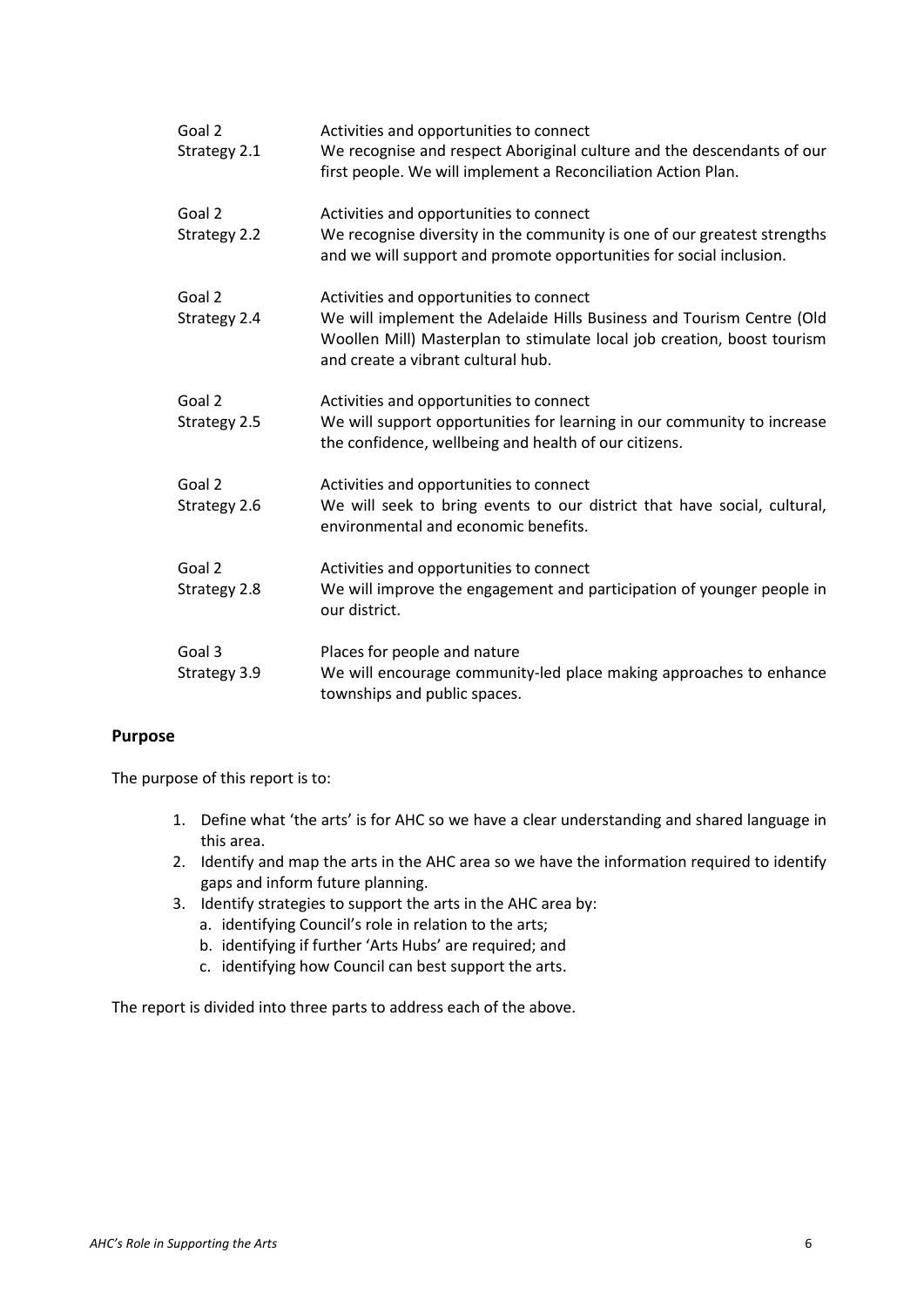# PART 1: Defining what 'the arts' is for AHC

#### **Culture**

Culture generally refers to the beliefs, values, customs and social behaviour of individuals or communities. It can also be used to describe the arts and other manifestations of culture. As it is broad and complex, the term 'culture' will not be used in this report to avoid ambiguity. The same approach was adopted in the *Arts and Heritage Hub Report 2017.*

#### **The Arts**

Art can be seen as an expression of culture. It is the application of human creative skill and imagination to produce a work, typically appreciated for its beauty or emotional power. There are three broad forms of art, outlined in Table 1.

#### **Table 1: Forms of art**

| Form of Art                                             | <b>Definition</b>      | <b>Examples</b>                            |
|---------------------------------------------------------|------------------------|--------------------------------------------|
| <b>Visual arts</b>                                      | Appreciated by sight   | Painting, photography, sculpture, tapestry |
| Performing arts<br>Appreciated by watching or listening |                        | Music, theatre, dance, film, circus        |
| Literary arts                                           | Appreciated by reading | Poetry, playwriting, fiction, non-fiction  |

What constitutes art within these forms is often debated. Some distinguish 'fine arts' (work which is created simply to be seen) from 'applied arts' (work which has a functional purpose). Others distinguish between 'Arts' with an uppercase 'A' and 'arts' with a lowercase 'a'. The former is used to refer to more traditional forms like painting and opera, while the latter is used to refer to more modern, popular cultural forms like street art.

In view of AHC's commitment to inclusivity, a broad definition of the arts will be adopted that includes all of the above. All forms of art contribute to the cultural development outcomes sought by Council.

#### **Cultural Development**

Cultural development is a term used in the local government context to describe the process of enabling cultural activities, including the arts, towards the realisation of a desired future, particularly of a culturally rich and vibrant community*.* As 'cultural development' is the desired outcome, and art is one activity that can be used to achieve it, it is best practice to use the term 'cultural development' instead of 'the arts' or the commonly used 'arts and culture.' Other activities used to achieve cultural development include those relating to heritage.

#### **Arts Hubs**

'Arts Hubs' are referred to in this report. A 'hub' is a centre around which other things revolve or radiate from. While the Arts and Heritage Hub being developed at Lobethal will be a physical 'bricks and mortar' hub, a hub does not have to take this form. A broad definition of a 'hub' will be adopted in this report to include anything that functions as a centre of activity.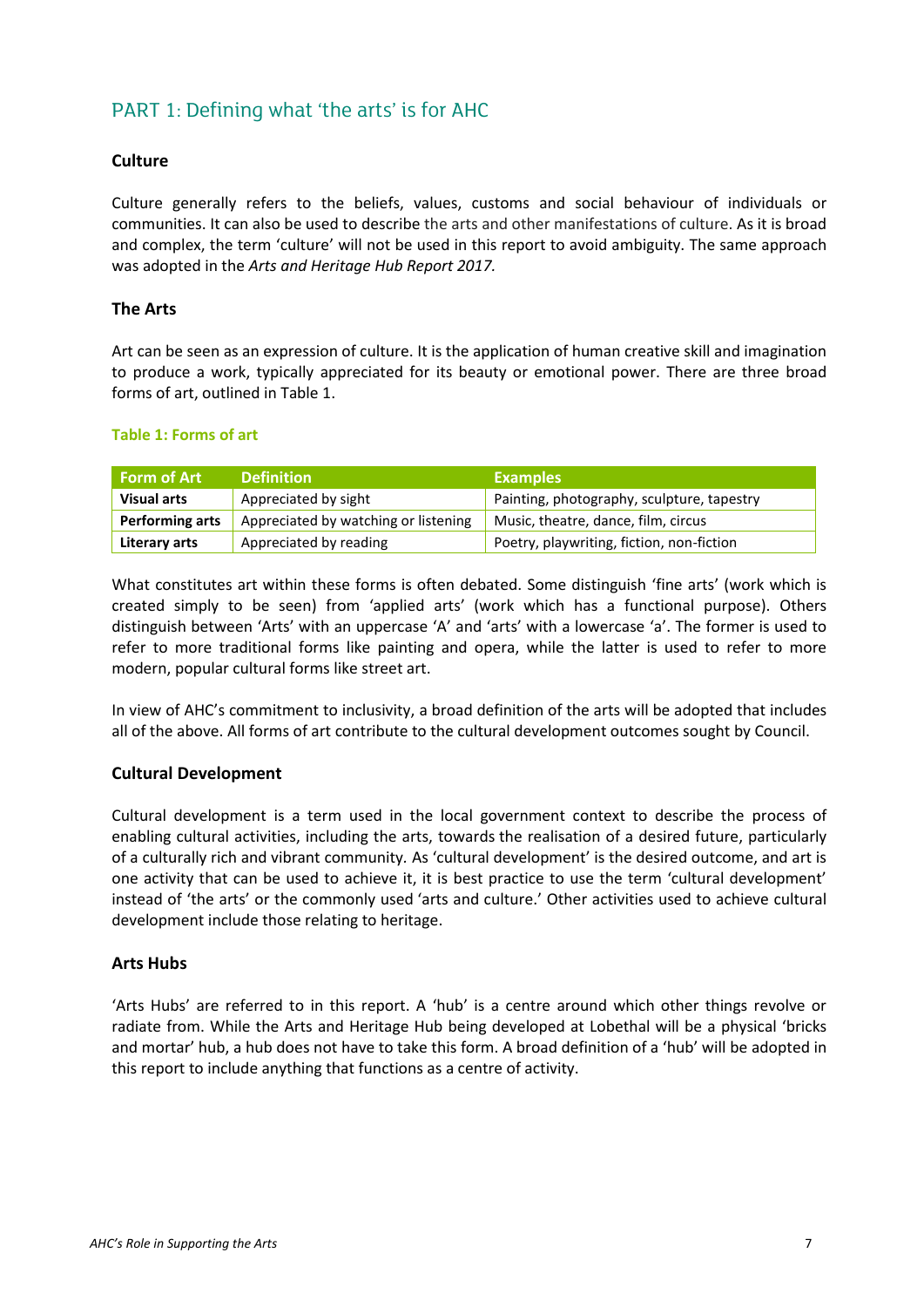# PART 2: Identifying and mapping the arts in the AHC area

#### **Council Involvement**

To date, AHC has not had a planned approach to cultural development or the arts. Over the years the Community Development and Libraries and Customer Service departments have undertaken various arts related initiatives. These include art workshops offered through the community centres and the provision of grants through the Community Grants program. In 2016 a Community and Cultural Development Officer was appointed to focus on this area. AHC's current initiatives are summarised in Table 2.

#### **Table 2: AHC's current initiatives relating to the arts**

| <b>Initiative</b>                                | <b>Description</b>                                                                                                                                                                                                                                                                 |  |  |
|--------------------------------------------------|------------------------------------------------------------------------------------------------------------------------------------------------------------------------------------------------------------------------------------------------------------------------------------|--|--|
| <b>Arts and Heritage Hub</b>                     | A dedicated arts space currently being developed at the old<br>Onkaparinga Woollen Mill site at Lobethal. It will likely house a gallery<br>and performance space, artist studios, a shop and café. In the<br>meantime the site is available for art groups to use free of charge. |  |  |
| <b>Youth Art Exhibition</b>                      | An annual exhibition for young artists, established in 2017                                                                                                                                                                                                                        |  |  |
| Council's 20 <sup>th</sup> Anniversary Art Prize | A visual arts prize and exhibition to be held in 2017                                                                                                                                                                                                                              |  |  |
| <b>SALA Festival Exhibition</b>                  | An annual Council run SALA festival exhibition which is free of charge<br>for artists to exhibit in                                                                                                                                                                                |  |  |
| <b>Arts Workshops</b>                            | Art classes are regularly offered through Council's Community Centres                                                                                                                                                                                                              |  |  |
| <b>Art Collection</b>                            | Council owns a collection of art works which are displayed throughout<br>Council buildings or are in storage                                                                                                                                                                       |  |  |
| <b>Public Art</b>                                | There are over 10 public artworks across the AHC area including those<br>part of the Hills Sculpture Trail and the Community Mosaic Couch Trail                                                                                                                                    |  |  |
| <b>Arts/Cultural Development Grants</b>          | Grants for arts activities are available annually through the Community<br>Grants program                                                                                                                                                                                          |  |  |

Council involvement in supporting the arts represents significant financial investment. It is recognised that this investment results in far reaching social outcomes for the community.

In addition to identified arts specific activities there are also a number of initiatives offered through community centres and libraries that, whilst community development in nature, have arts related outcomes.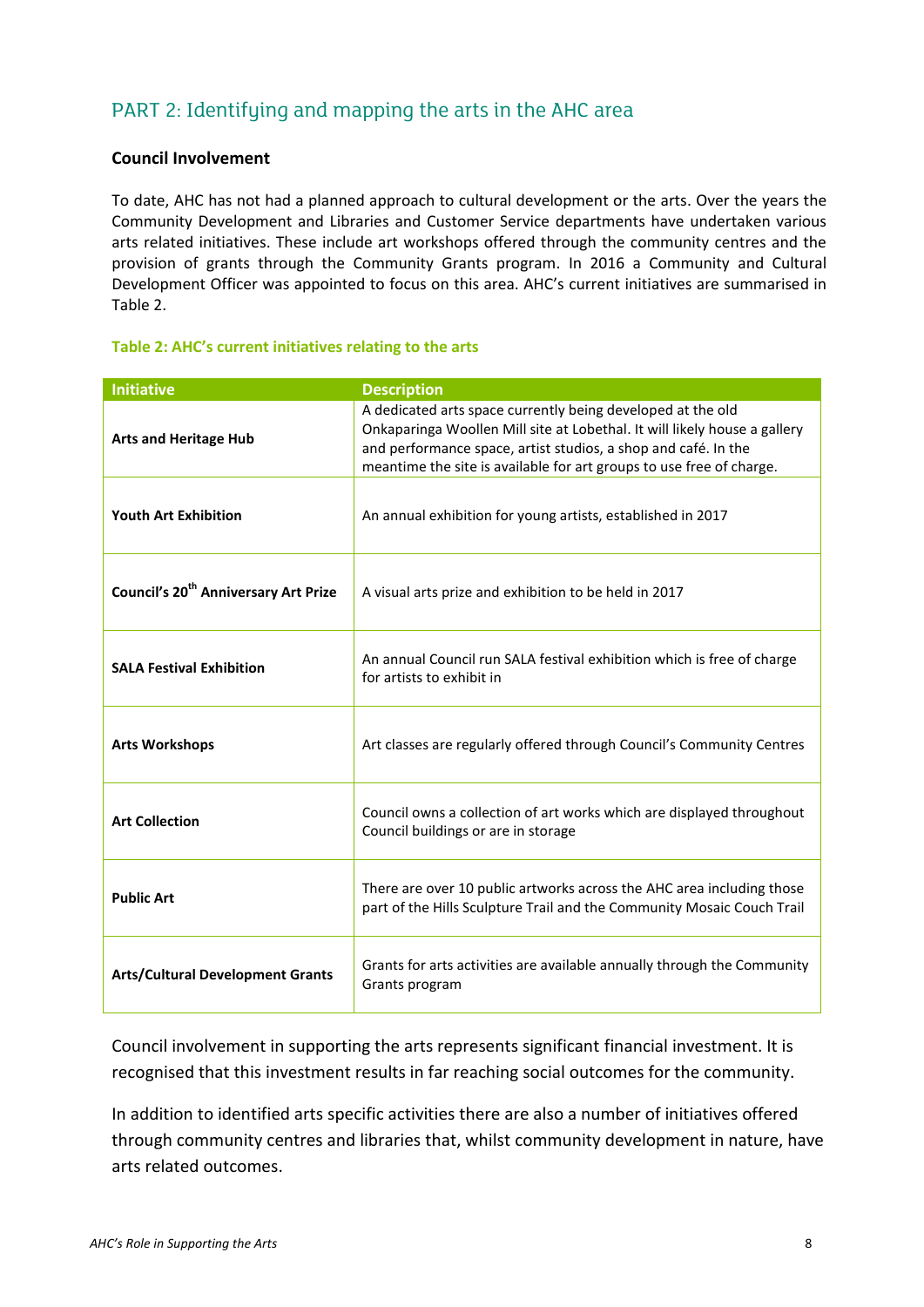#### **Community Involvement**

It is difficult to establish a definitive picture of community involvement in the arts as there is a lack of information readily available on this.

The 2011 Census provides some insight into employment in the arts:

- 313 AHC residents identified as being employed in the 'Arts and Recreation Services' industry (this industry includes activities in Creative and Performing Arts, Heritage, Sports and Recreation, and Gambling).
- 170 people who identified the AHC as their place of work identified their industry as 'Arts and Recreation Services,' of which 52 identified as being involved specifically in 'Creative and Performing Arts' activities.

There are 312 ABNs registered in the AHC area which identify as being involved specifically in 'Creative and Performing Arts' activities.

To gain a clearer picture of the arts community which goes beyond employment and business, it was considered necessary to start developing a database. This will also be a valuable asset for future planning. The database identifies:

- artists who live or have a studio in the AHC area
- art related community groups and networks that operate in the Adelaide Hills region (these are not restricted to the AHC area)
- arts venues and businesses located in the AHC area
- arts events held in the AHC area
- important arts stakeholders located outside of the AHC area

The information in the database has been gathered from the following sources:

- The Summit Community Centre's visual artist contact list for the SALA festival
- ABNs registered in the AHC area which identify their industry subdivision as 'Creative and Performing Arts'
- staff knowledge
- internet searches
- community consultation event (discussed on page 11)

The database is not comprehensive; it is merely intended to be indicative. At this stage it is dominated by the visual arts. This does not necessarily mean this form of the arts is more prevalent in the AHC area; it may simply be that this information was more readily available (for example through The Summit Community Centre's visual artist contact list). What the database reveals about community involvement in the arts is summarised below.

#### Artists

There are at least 200 visual artists who live in the AHC area. Only 20 performing artists and 13 literary artists have been identified but there are likely to be many more. For some, being an artist is their profession while for others it is a hobby. Across the three art forms the most common mediums so far are painting, music and poetry.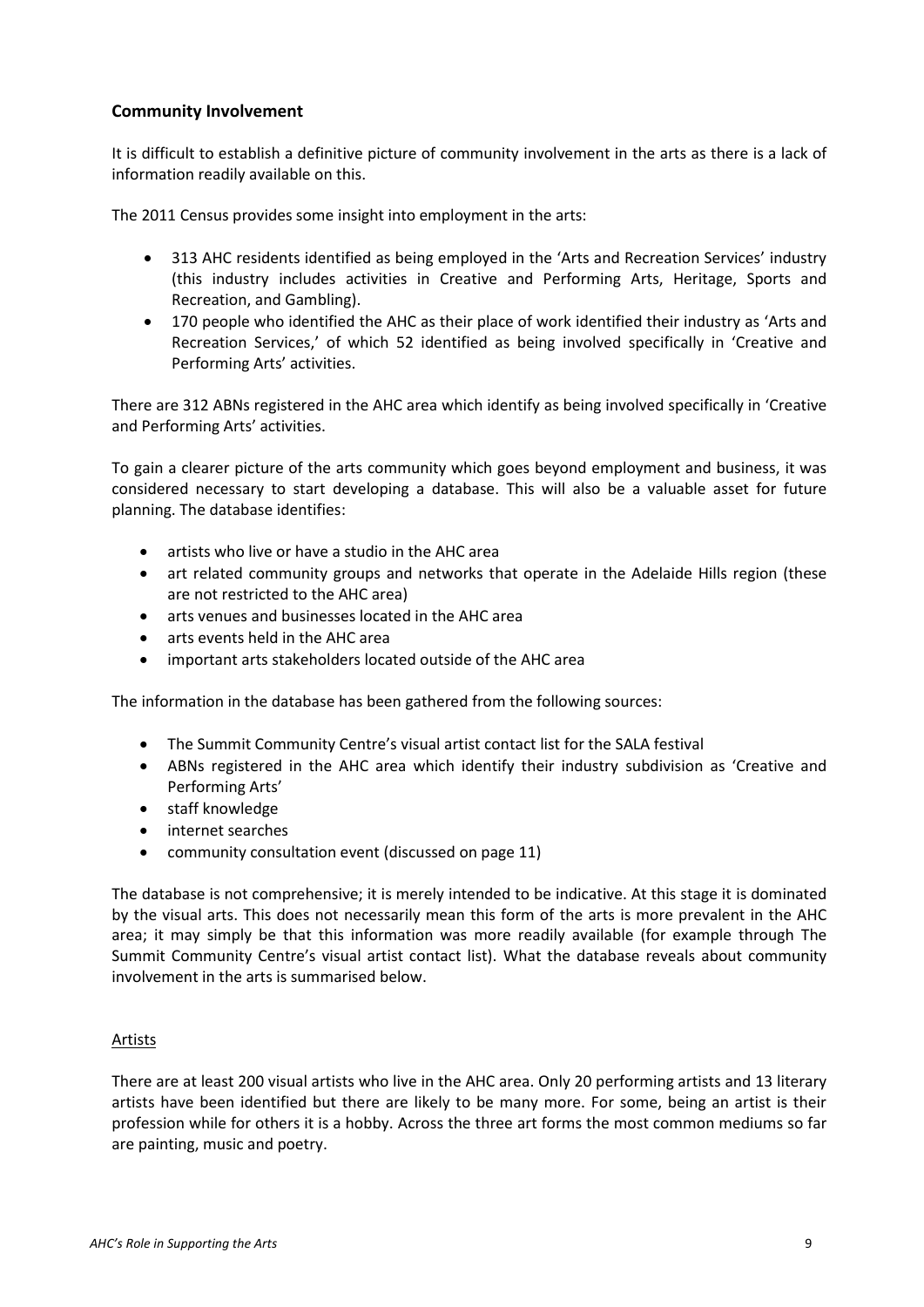#### Community Groups and Networks

There are at least 30 arts related community groups and networks active in the Adelaide Hills region. Some have been operating for as long as 40 years, such as the performing arts groups based at the Stirling Community Theatre. Others have more recently emerged, such as the Textile Arts Group which was established in Lobethal last year. Most groups focus on a specific art form, however there are a few that focus on the arts widely such as Arts Excentrix and Hills Art (h.ART).

#### Venues and Other Businesses

25 arts venues and other businesses have been identified. 11 are visual arts galleries which often double as shops. Two focus specifically on supporting local artists: Milan Rouge in Stirling and Atelier Crafers in Crafers, the latter only opening one month ago. There are at least 12 businesses which provide arts education in the form of classes or workshops.

Local advertising and word of mouth indicates that many wineries and cafes in the AHC area also exhibit artwork and host performances, without being exclusively arts focused businesses. For example, the Olive Branch Café in Balhannah hosts a live music evening twice a month called Club Acoustica Eclectica.

#### Events

Arts events have included the Adelaide Hills International Sculpture Symposium. Earlier this year the Adelaide Fringe was brought to the area through the Stirling Fringe. Though not an arts specific festival, the Adelaide Hills Crush Festival also incorporates a strong element of performing arts.

Many visual artists across South Australia participate in the annual SALA festival. This year, 31 SALA exhibitions are being held in the AHC area. These will take place in art galleries and studios as well as cafes, restaurants, wineries, shops and schools. This is because a cornerstone of the festival is to make visual art accessible to wide audiences. Only four other Councils in the state will host more exhibitions than AHC. This indicates a very high level of participation by both artists and the community, resulting in accessible visual art in the AHC. Two artists exhibiting at the old Onkaparinga Woollen Mill site at Lobethal are SALA finalists which will likely attract additional visitors. Table 3 shows how AHC's participation in SALA compares with neighbouring Councils.

| Council                                 | <b>Exhibitions</b> |
|-----------------------------------------|--------------------|
| <b>AHC</b>                              | 31                 |
| <b>Barossa Council</b>                  | 29                 |
| <b>Alexandrina Council</b>              | 25                 |
| <b>City of Burnside</b>                 | 21                 |
| <b>District Council of Mount Barker</b> | 13                 |
| <b>City of Tea Tree Gully</b>           | 3                  |
| <b>City of Campbelltown</b>             |                    |

#### **Table 3: Number of 2017 SALA festival exhibitions in AHC and neighbouring Councils**

#### Other Stakeholders

There are a number of stakeholders involved in the Adelaide Hills arts community which are located just outside of the AHC area. Many of these are in Hahndorf, such as the Hahndorf Academy, and therefore sit within DCMB. These have been identified in the database as they are important players, and it is recognised that the arts community does not stop at Council's borders.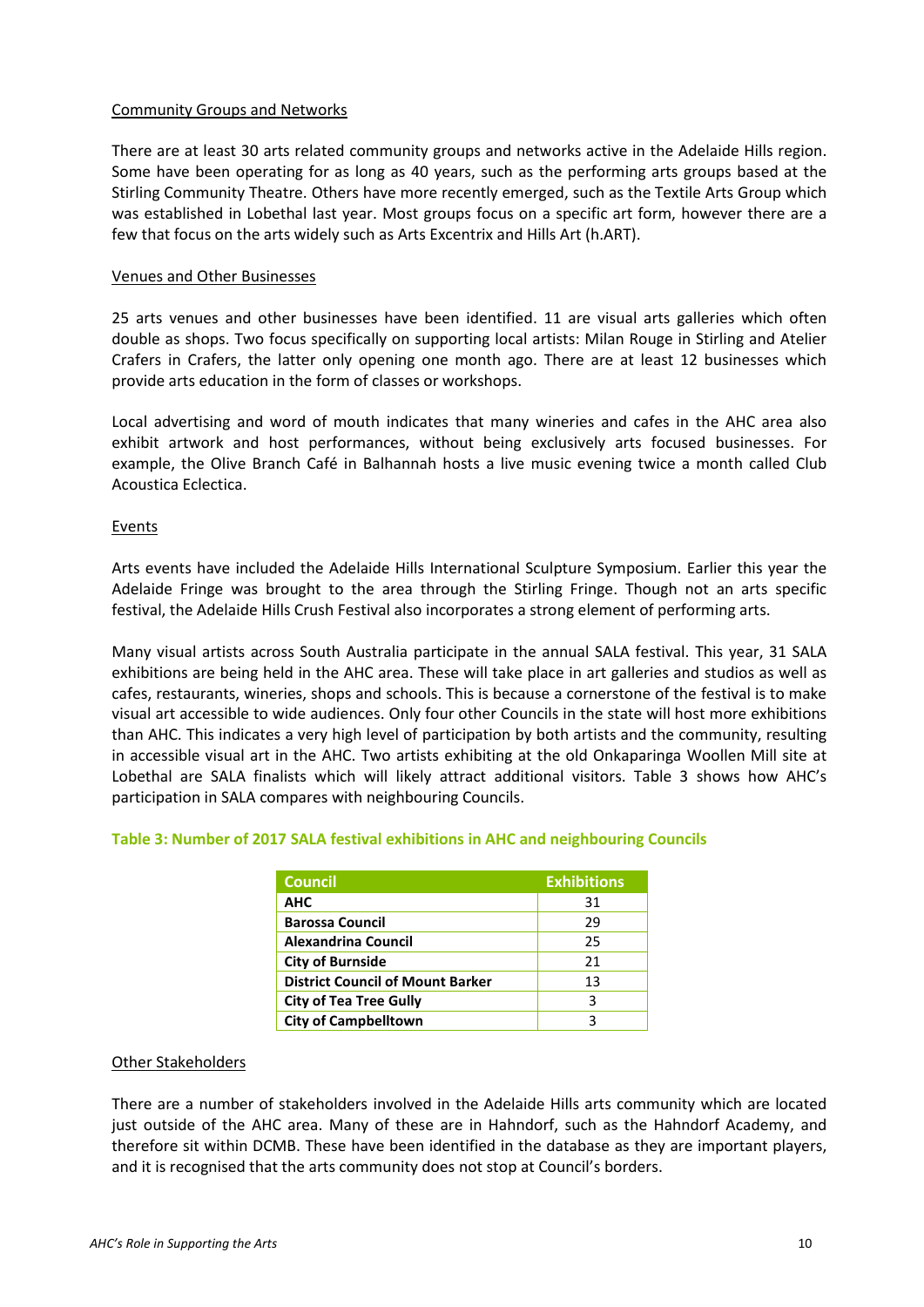# PART 3: Identifying strategies to support the arts in the AHC area

To identify strategies to support the arts the following has been undertaken:

- 1. Members of the arts community were consulted with.
- 2. Previous research and community consultation on this topic was revisited:
	- *Arts and Heritage Hub Report 2017*
	- *Arts and Cultural Audit 2011*
- 3. Best practice for local government was analysed.

Each will be discussed in turn.

#### **Community Consultation**

The Adelaide Hills arts community was consulted with to gain insight into their experience and to find out how the arts can best be supported by Council. This took the form of an evening meeting held at the Olive Branch Café in Balhannah. The event was advertised in the local newspapers (The Weekender Herald and The Courier), on AHC's website and on relevant social media pages. Everyone in the database was also invited by email.

The event included a short introduction to the project before participants were asked to break out into discussions on four tables. Each table had a facilitator and a scribe who were Community Development staff or volunteers. Table 4 lists the questions that participants were asked to discuss and some context that was provided with them.

#### **Table 4: Community consultation questions**

| <b>Question</b>                                                | <b>Context</b>                                                                                              |
|----------------------------------------------------------------|-------------------------------------------------------------------------------------------------------------|
| What should be AHC's role in relation to the arts?             | We don't want to duplicate what others do, we want<br>to add value at the local level                       |
| How would you like to see AHC supporting the arts?             | E.g. through promotion, events, funding, advocacy,<br>professional development, networking, public art etc. |
| Are further 'Arts Hubs' required?                              | Like the Arts and Heritage Hub being developed at<br>Lobethal, or an alternative form of 'hub'              |
| How can we make the arts accessible to the whole<br>community? | To participate in both actively (doing art) and passively<br>(observing/enjoying art)                       |

The event was very successful with 42 attendees who showed a great deal of enthusiasm towards the project. Three people who could not attend provided feedback via email. The vast majority of participants (80%) had a background in visual arts. The rest were from the performing or literary arts. It is worth noting that some had backgrounds in both – for example a painter may also write poetry. The overrepresentation of the visual arts may correspond with its overrepresentation in the database (as more email invitations went to this group of the community).

No participants appeared to be within the youth age bracket, although the event had been advertised on the Youth Advisory Committee's Facebook page and emails had been sent to a number of young artists.

Figure 1 contains photos from the event.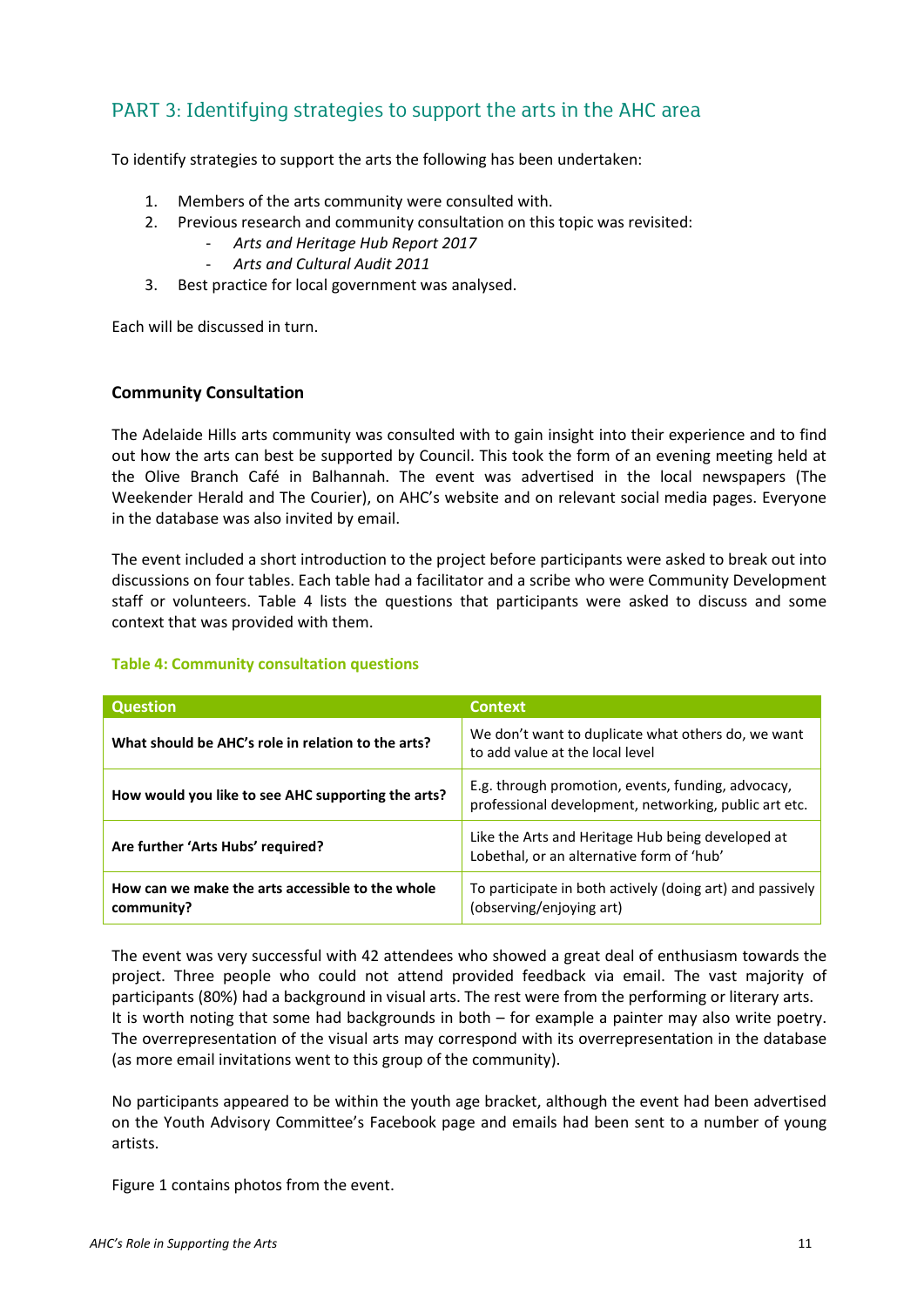#### **Figure 1: Community consultation photos**



Appendix 1 contains a record of all the points that were raised during the discussions. It is indicated where a point was raised more than once, as more weight can be given to these. The main findings are summarised below.

#### What should be AHC's role in relation to the arts?

Participants felt that Council should have a proactive role in relation to the arts, like it has in the area of sports and recreation. This includes delivering a planned and coordinated response backed by funding. Collaborating with adjoining Councils, especially DCMB, was considered key as the Adelaide Hills is a whole region that goes beyond AHC's borders. Promoting the arts as part of tourism to the region was strongly advocated for.

It was felt that Council should work in partnership with the arts community and play a coordinating role. To quote one participant: "Council should be a facilitator, networker, promotor and infrastructure provider, and let the artists do the rest." Participants acknowledged the equal importance of professional versus hobbyist artists and groups, but emphasised that they have different needs.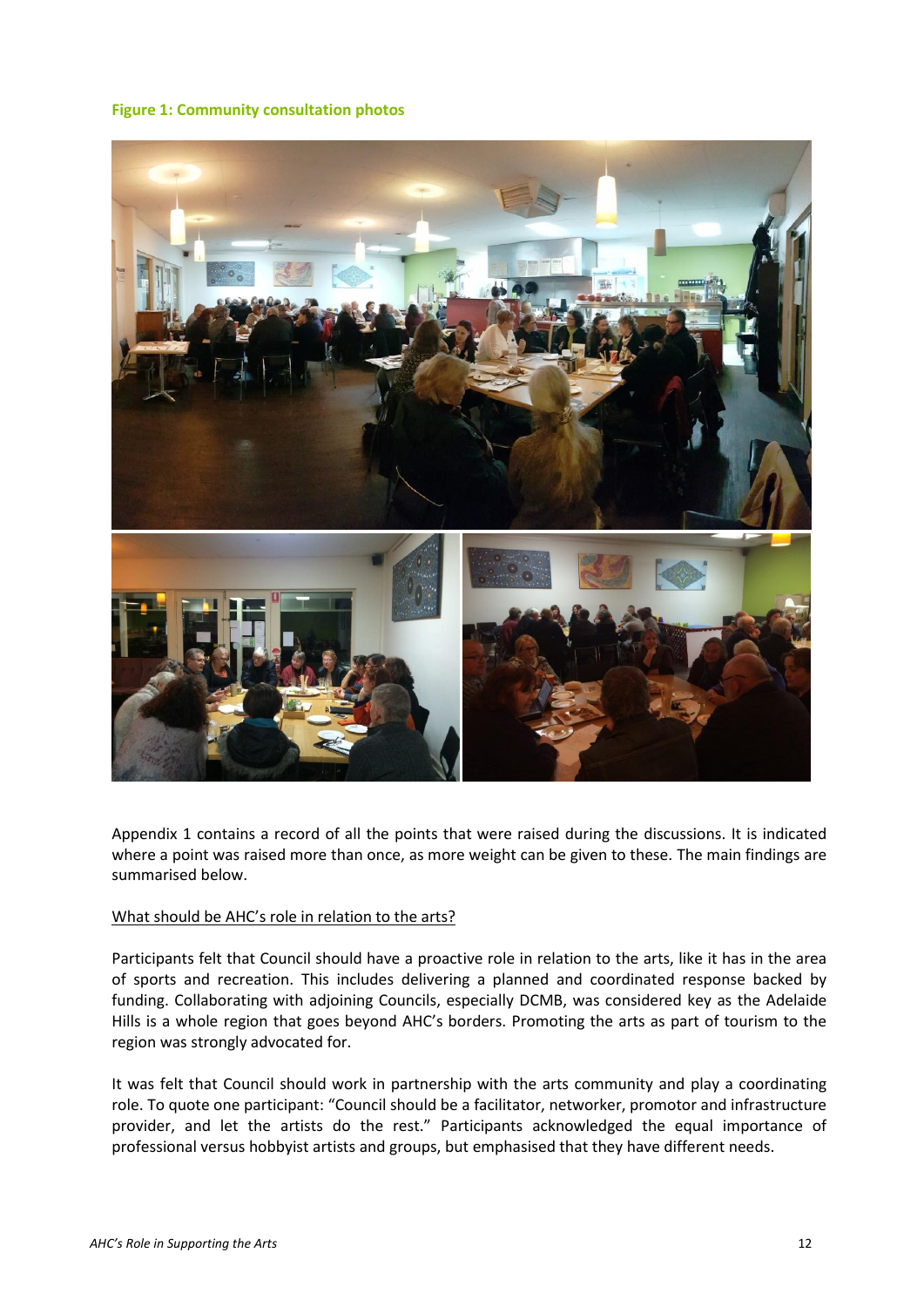Twice it was raised that Council should have a paid arts officer. It is unclear whether this is sought in addition to the current position of Community and Cultural Development Officer, or whether participants were not aware of this existing role which incorporates the arts. Nonetheless, participants seek an officer who is responsive, mobile and clearly advertised as point of contact for the arts community.

#### How would you like to see AHC supporting the arts?

In response to this question there were three points that were each raised on every discussion table. This indicates that they are of high importance. They were that Council should support the arts by:

- facilitating information sharing;
- developing a public artist register or database; and
- making space available for artists to use for creating, teaching, exhibiting and selling their work.

More detail about each of these points can be found in Appendix 1. Regarding space for artists, a very popular idea was to make vacant buildings available for use, as this has the added benefit of reactivating spaces and bringing vibrancy to the area. A community gallery is also highly sought after.

Providing grants, commissioning artwork and supporting artists to participate in the SALA festival and the Adelaide Fringe were other suggestions repeatedly raised. Furthermore, participants would like to see the Adelaide Hills develop its own arts festival.

Another way people would like to see Council supporting the arts is by facilitating artist-in-residencies, mentoring and professional development training – especially business skills for artists.

#### Are further 'Arts Hubs' required?

There were mixed responses to this question. Some advocated for multiple further Arts Hubs, others for one further Arts Hub, and others for no further Arts Hubs – the one at Lobethal could simply include an outreach program. Despite this divergence, there was certainly an overall consensus that more arts venues are required outside of Lobethal, whether in the form of Arts Hubs or not. More is sought after in the southern part of the AHC area. Representatives from the Stirling Community Theatre advocated for its expansion and the creation of an adjacent hub, which is a proposal they have previously presented to AHC. Others stated that further arts venues need not be grand.

#### How can we make the arts accessible to the whole community?

Providing accessible space for artists and arts groups was considered important in making the arts accessible to the community. Information sharing is also key. Children and youth were highlighted as a particular demographic needing engagement. The idea of an arts festival was raised again, as well as the need for more arts activities to be held in the Stirling/Aldgate area. Providing more opportunities to participate in public art was also suggested.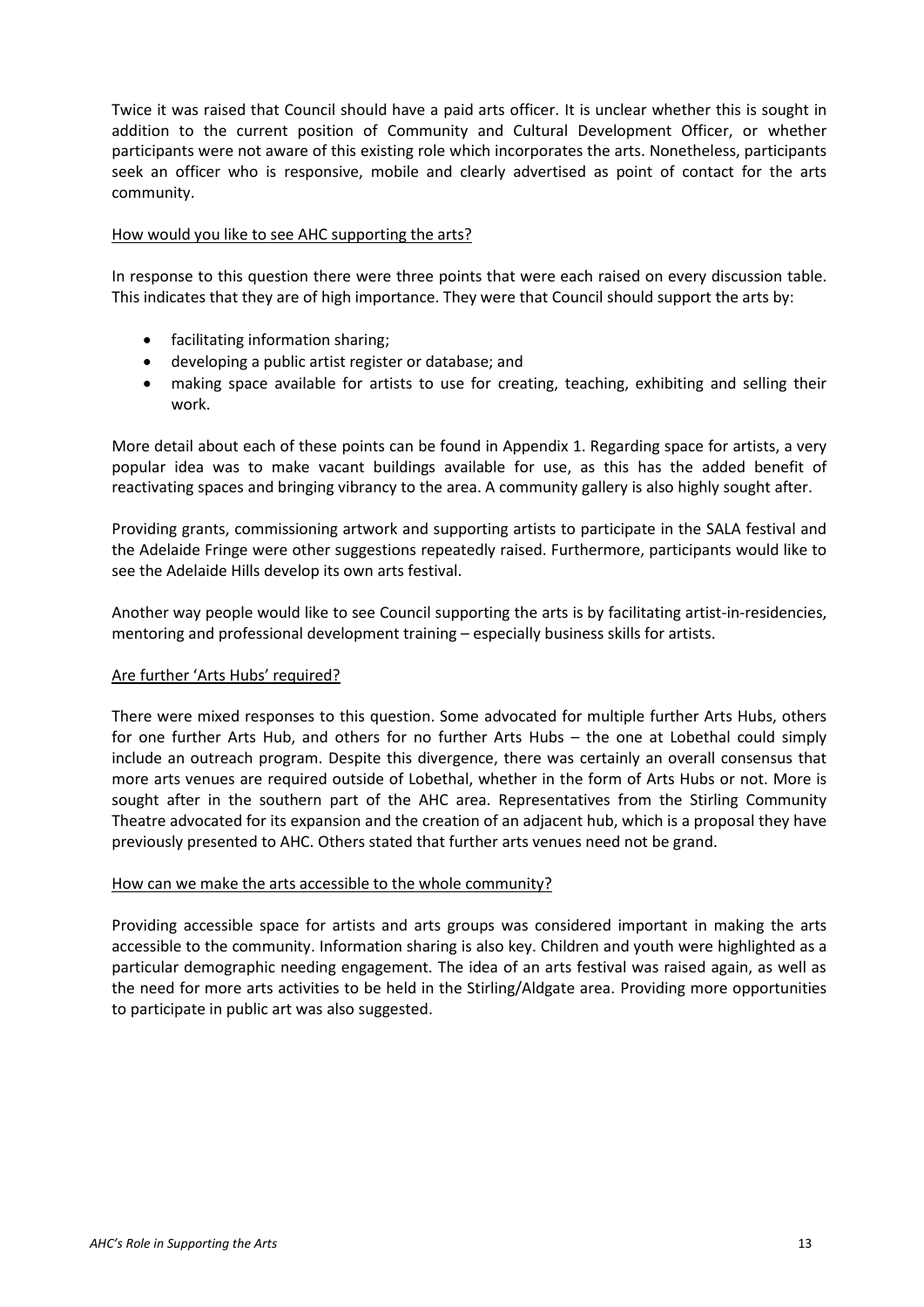#### **Arts and Heritage Hub Report 2017**

In early 2017 AHC conducted community consultation regarding the development of an Arts and Heritage Hub at Lobethal. The findings are presented in the *Arts and Heritage Hub Report* which was adopted by Council on 26 April 2017. The aim of the consultation was to find out what the community would like to see offered through an Arts and Heritage Hub. The findings are relevant to this project as they provide some insight into what is sought after in the AHC area in relation to the arts.

The arts community was significantly involved in the consultation. A focus group was held with six local artists who had backgrounds in visual, performing and literary arts. An online survey was completed by 98 people who identified as being involved with the arts as a professional, student, hobbyist or volunteer. An additional 30 people who completed the survey identified as being interested in the arts. Many members of the arts community also attended two community forums that were held.

One of the findings was that people felt both community and professional artists should be supported, as they develop on different levels. What was most sought after by artists was space: space to create, teach, exhibit/perform and sell their work. Among youth, space for band practice was particularly desired, as this was deemed to be lacking in the Adelaide Hills. Community groups also expressed interest in having space to meet. Artists said they would like opportunities for collaboration and for mentoring, especially between established and emerging artists. Artist-in-residencies were also sought after. Complimentary to this, the wider community showed great interest in seeing demonstrations of art being created. Attending exhibitions or performances as well as workshops, short courses or classes were other activities highly sought after.

These findings are similar to those found in the community consultation conducted for this project. The insight from youth is particularly valuable as this group had not been captured.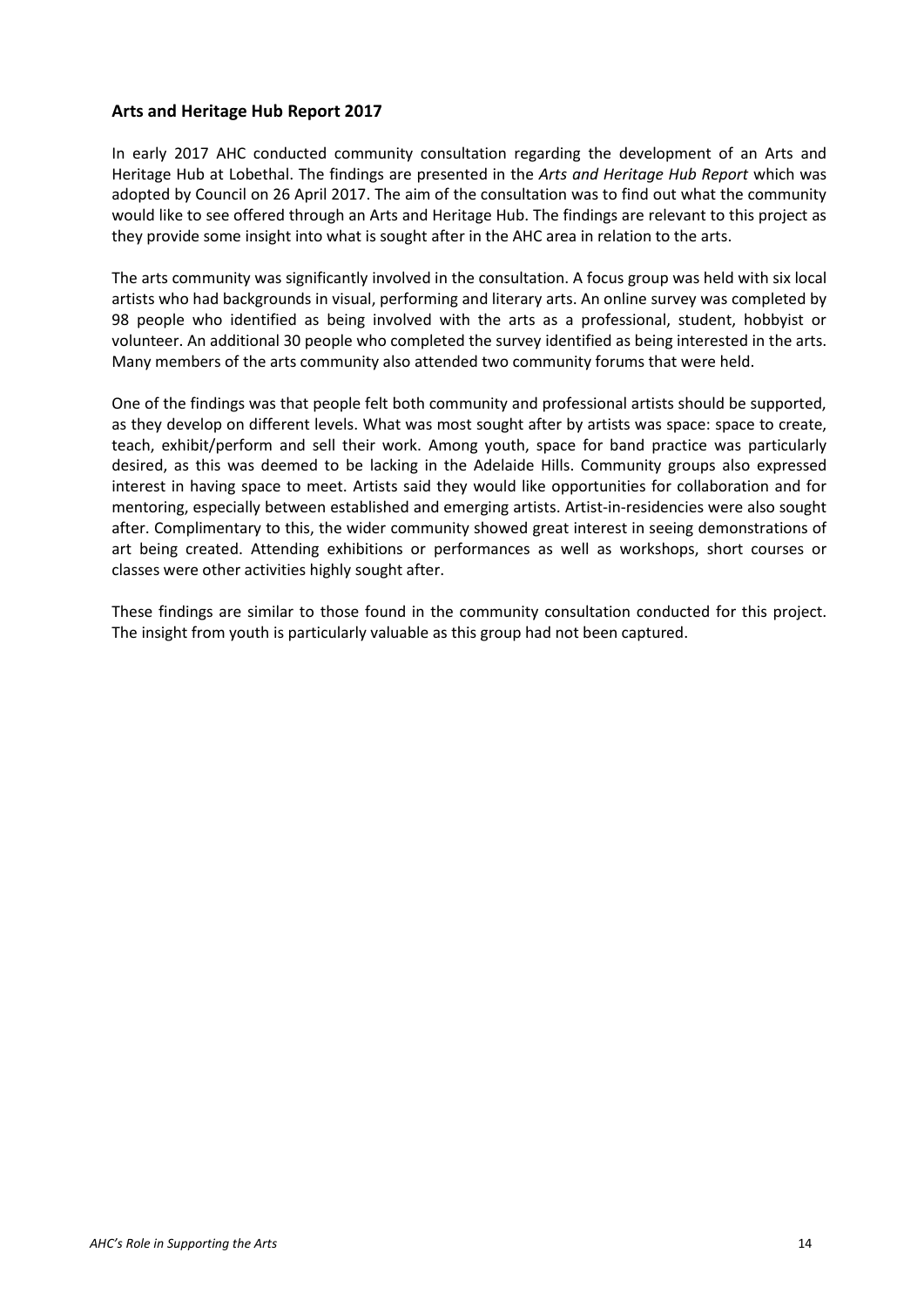#### **Arts and Cultural Audit 2011**

In 2011 AHC commissioned Brecknock Consulting to undertake an *Arts and Cultural Audit.* Its purpose was to assess the level and vibrancy of cultural and arts activities undertaken by Council and the community, and to make recommendations accordingly. Community consultation and other research was conducted. This was revisited as it is still relevant for identifying strategies to support the arts today.

Three of the recommendations from the *Arts and Cultural Audit* have been actioned since 2011. These are: the establishment of an Adelaide Hills Artists Association; the employment of a Cultural Development Officer; and the development of a Creative Hub at the old Onkaparinga Woollen Mill site at Lobethal. The Adelaide Hills Artists Association was established in 2012 but has since dissolved.

The other recommendations from the *Arts and Cultural Audit* are listed in Table 5. They have been divided into those which are the same as the findings from this year's consultation, and those which are different. The majority are the same, indicating that not a lot has changed in the last six years and the community largely desires the same things.

| Same as 2017 findings                                                                                                                                          | <b>Different to 2017 findings</b>                                                                                                                         |
|----------------------------------------------------------------------------------------------------------------------------------------------------------------|-----------------------------------------------------------------------------------------------------------------------------------------------------------|
| Facilitate information exchange on the who, what,<br>where of culture in AHC e.g. calendar on AHC website<br>or central knowledge bank                         | Review planning and zoning requirements to ensure<br>no unreasonable impediments for wineries to host<br>arts activities or artists to practice from home |
| Develop an online artist and cultural organisation<br>register hosted by AHC's website to develop a clearer<br>picture of the arts community and for promotion | Hold an annual Arts Forum to outline AHC's funding<br>and programs and to gain feedback                                                                   |
| Make space in AHC buildings available for artists to<br>exhibit                                                                                                | Develop a purpose built music performance space as<br>there is none                                                                                       |
| Integrate public art into AHC's infrastructure projects                                                                                                        |                                                                                                                                                           |
| Establish a regional arts space in Stirling                                                                                                                    |                                                                                                                                                           |
| Collaborate with adjoining Councils                                                                                                                            |                                                                                                                                                           |
| Offer a regional art prize                                                                                                                                     |                                                                                                                                                           |
| Develop an arts trail                                                                                                                                          |                                                                                                                                                           |
| Support arts groups                                                                                                                                            |                                                                                                                                                           |

#### **Table 5: Recommendations from the Arts and Cultural Audit 2011**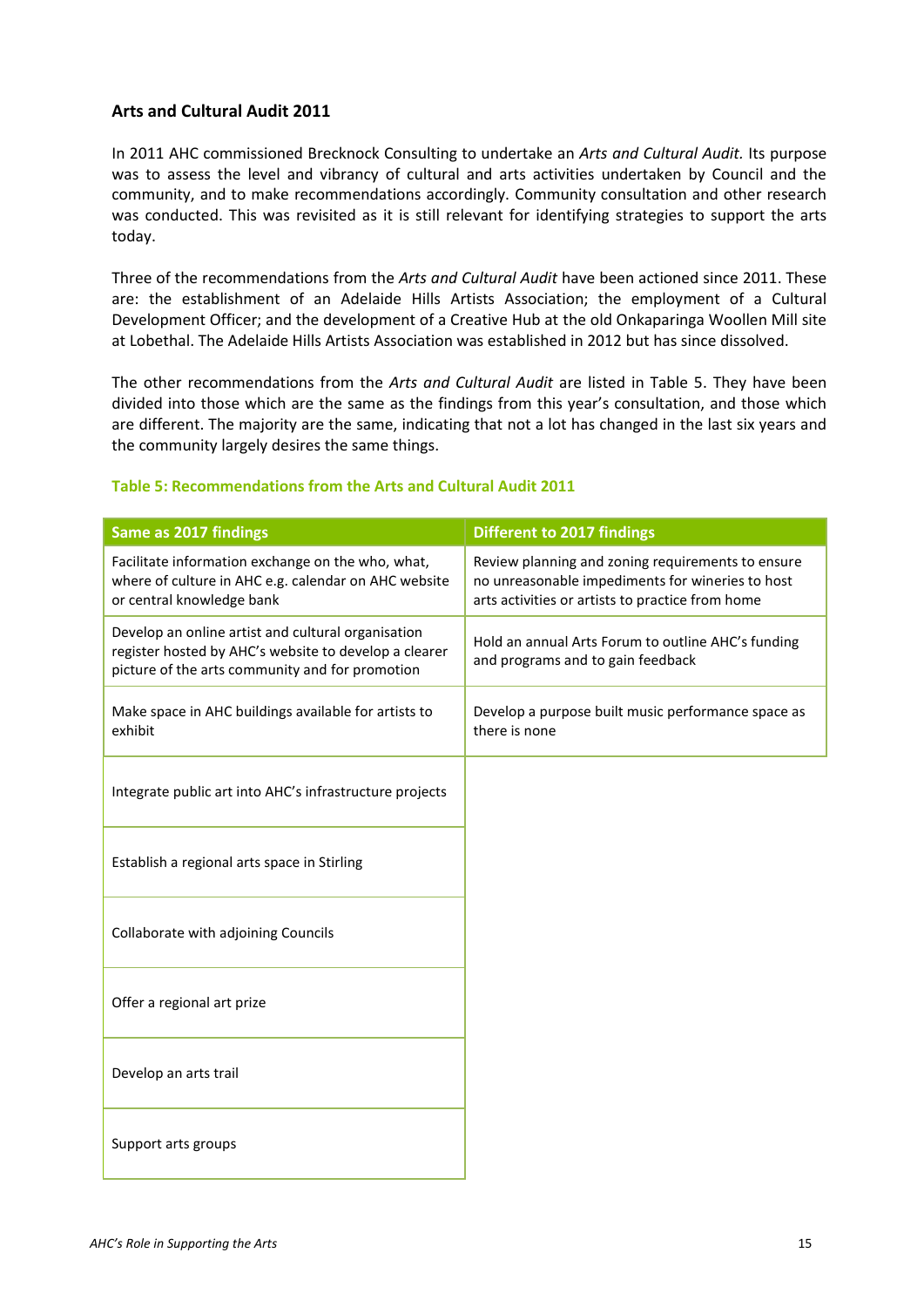#### **Best Practice**

The important final step in identifying how to support the arts was to analyse best practice for local government in this area. Cultural development is the term that is used to describe this kind of work (see definition on page 7). It is a growing focus for local government in Australia, with councils increasingly investing in cultural infrastructure, staff and programs over the last decades. Information on what constitutes best practice has been gathered from the following sources:

- Creative Communities Network [\(https://www.lga.sa.gov.au/page.aspx?u=6629\)](https://www.lga.sa.gov.au/page.aspx?u=6629)
	- An informal South Australian network of local government cultural development workers and representatives of key state wide arts and cultural organisations.
- Community Cultural Development in Australia [\(http://www.ccd.net/index.html\)](http://www.ccd.net/index.html)
	- A website funded by Community Arts Network SA enabling cultural development related organisations to publish news and events, document projects and be part of a directory.
- Cultural Development Network [\(http://www.culturaldevelopment.net.au/\)](http://www.culturaldevelopment.net.au/)
	- An independent non-profit organisation focused on increasing the capability of local government in Australia to support cultural development.

Practices of cultural development planning vary widely between councils, as there is no specific training, agreed professional standards or government regulation for this type of work. Many councils have created cultural development plans (also named arts strategies, cultural policies, arts plans etc.) to direct and focus their investment. Establishing a policy framework is recommended, as this results in better planned and sustainable programs of higher quality which are more effectively integrated with core council activities.

It is recommended that councils have the following key roles in relation to cultural development:

- 1. Facilitate partnerships and provide resources for arts and cultural development for the community in the form of arts and cultural programs, events, activities and facilities.
- 2. Support and encourage an awareness and pride in the local sense of place, history, and Indigenous and European heritage.
- 3. Encourage opportunities and resources for the local arts and cultural economy.

There are myriad examples of what councils across Australia have done to implement this. Appendix 2 summarises the current activities of five South Australian councils. The City of Marion and the City of Onkaparinga were chosen to be examined because they are very active in the area of cultural development. Alexandrina Council and the Rural City of Murray Bridge were also examined because they are regional. Mount Barker District Council was considered as a neighbouring Council.

All five councils operate or significantly sponsor at least one gallery and one performance space. Four of the five also provide community grants for arts and cultural activities and all support the creation of public art in their districts. Most facilitate some form of information sharing about the arts, either in the form of an online calendar, a newsletter and/or a program.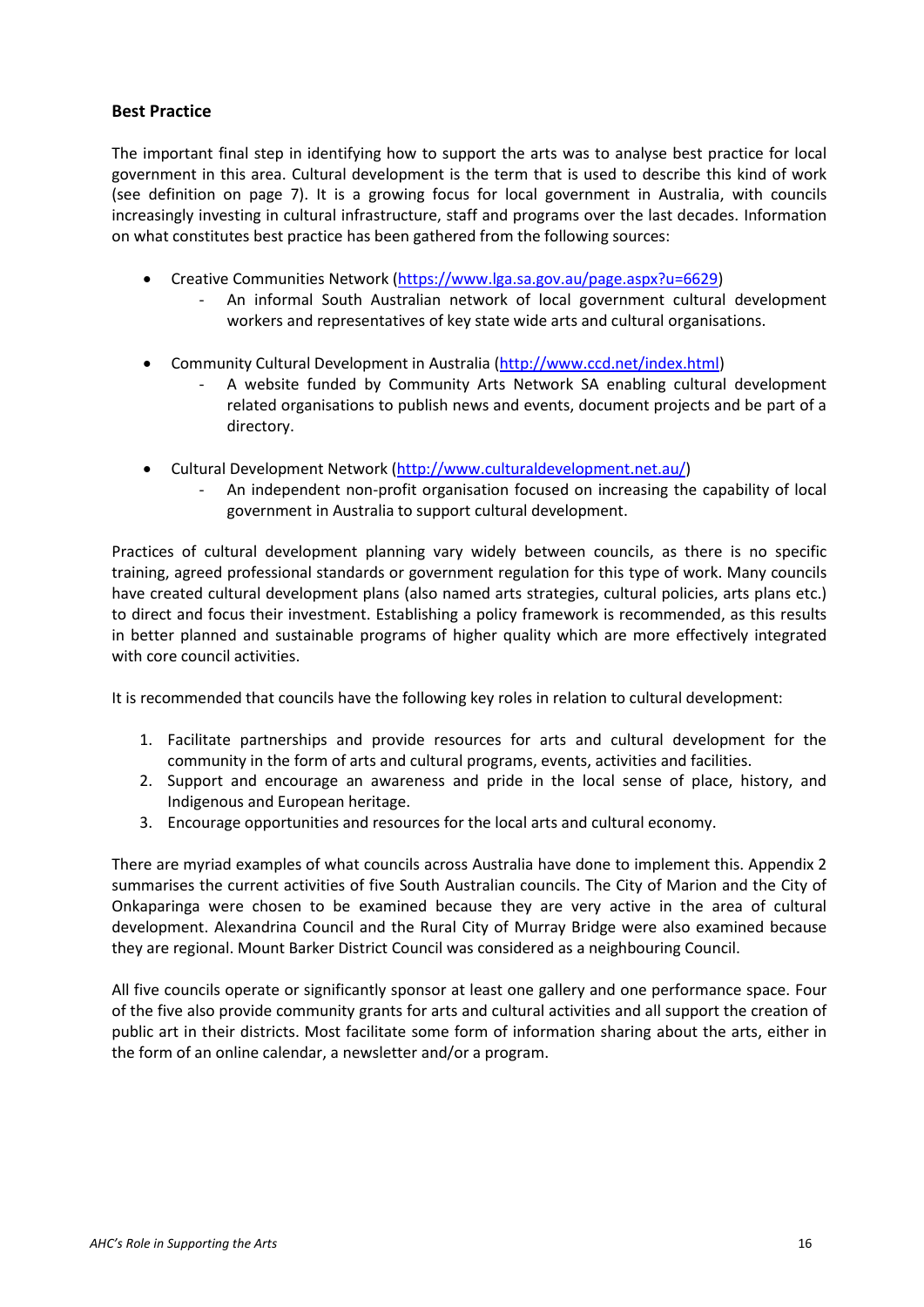# CONCLUSION AND RECOMMENDED ACTIONS

The purpose of this report has been to define, map, and identify strategies to support the arts by:

- a. identifying Council's role in relation to the arts;
- b. identifying if further 'Arts Hubs' are required; and
- c. identifying how Council can best support the arts.

Table 6 summarises the outcomes of the research and provides recommended actions. These have been developed by combining best practice with the needs of the AHC community as identified through consultation.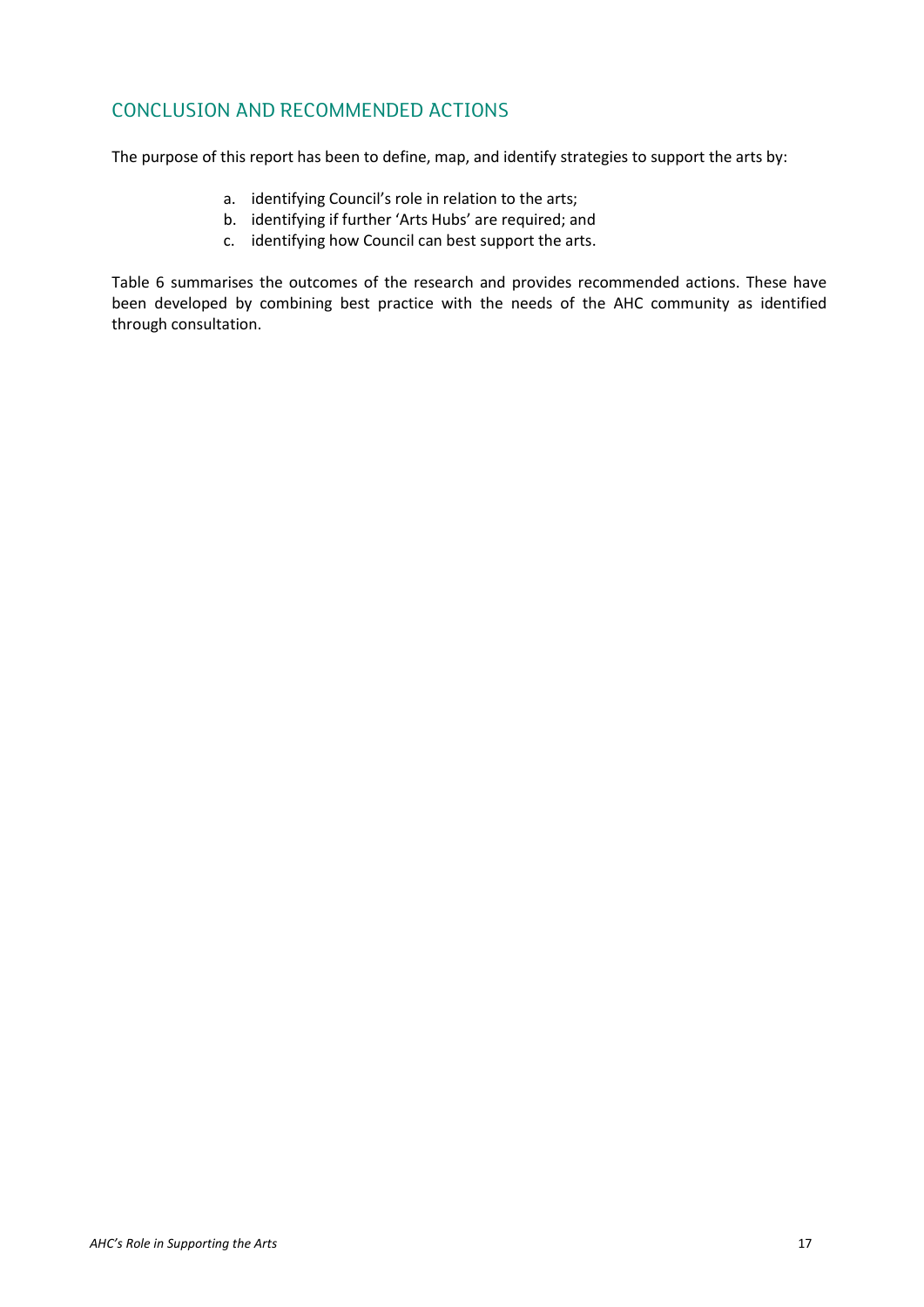#### **Table 6: Outcomes and recommended actions** *(BP=best practice, ITC=identified through consultation)*

| <b>OUTCOME</b>                                               | <b>BP</b>    | <b>ITC</b>   | <b>ACTION</b>                                                                                            |
|--------------------------------------------------------------|--------------|--------------|----------------------------------------------------------------------------------------------------------|
| Council's role in relation to the arts                       |              |              |                                                                                                          |
| Have a formalised role in relation to<br>supporting the arts | $\checkmark$ | $\checkmark$ | Consider developing a policy framework for the arts                                                      |
| Allocate funding to support the arts                         | $\checkmark$ | $\checkmark$ | Review current funding directed to the arts and<br>consider future funding                               |
| Provide dedicated staff hours to support<br>the arts         | $\checkmark$ | $\checkmark$ | Regularly review the role of staff supporting the arts                                                   |
| Collaborate with key stakeholders to                         |              | $\checkmark$ | Investigate strategies to collaborate with<br>neighbouring councils, in particular DCMB                  |
| optimise outcomes for the arts                               | ✓            | $\checkmark$ | Where appropriate, collaborate with organisations<br>specialising in the arts                            |
| Provide arts programs, events, activities<br>and facilities  | ✓            | $\checkmark$ | Investigate options to build on current arts<br>programs, activities and events                          |
|                                                              | ✓            | $\checkmark$ | Investigate an arts festival                                                                             |
| Support the local arts economy                               | ✓            | $\checkmark$ | Investigate arts tourism opportunities                                                                   |
| Support both community and<br>professional arts              | $\checkmark$ | $\checkmark$ | Consider strategies to identify and respond to the<br>differing needs of community and professional arts |
| The need for 'Arts Hubs'                                     |              |              |                                                                                                          |
|                                                              | ✓            | ✓            | Continue to develop an Arts Hub at Lobethal                                                              |
| Provide dedicated arts facilities                            | ✓            | $\checkmark$ | Investigate the merit of an additional dedicated arts                                                    |
|                                                              |              |              | space in the southern end of the AHC area                                                                |
|                                                              | ✓            | $\checkmark$ | Review Council owned spaces that could be made                                                           |
| Provide access to arts facilities                            |              |              | available for arts activities                                                                            |
|                                                              | $\checkmark$ | $\checkmark$ | Investigate options to facilitate access to arts                                                         |
|                                                              |              |              | facilities in partnership with other stakeholders                                                        |
| How Council can best support the arts                        |              |              |                                                                                                          |
|                                                              | $\checkmark$ | $\checkmark$ | Continue to support the arts through existing grant<br>programs                                          |
| Provide financial support and resources<br>for the arts      | ✓            | $\checkmark$ | Consider providing direct funding such as subsidising<br>SALA and Fringe festival fees                   |
|                                                              | ✓            | $\checkmark$ | Investigate council funded arts prizes                                                                   |
|                                                              | ✓            | $\checkmark$ | Investigate the merit of investing in specialised arts<br>equipment for community use                    |
|                                                              | ✓            | ✓            | Investigate opportunities to undertake public art<br>projects                                            |
| Support the creation of public art                           | ✓            | $\checkmark$ | Identify strategies to support the community to<br>undertake public art projects                         |
| Facilitate information sharing about the                     | ✓            | $\checkmark$ | Identify opportunities to promote the arts through<br>council communication strategies                   |
| arts                                                         | $\checkmark$ | $\checkmark$ | Investigate the merit of an arts register                                                                |
| Maintain and display a corporate art                         | ✓            |              | Investigate opportunities to grow the corporate art<br>collection                                        |
| collection                                                   | $\checkmark$ |              | Maintain a corporate art register                                                                        |
|                                                              |              | ✓            | Investigate opportunities to support arts<br>mentorships                                                 |
|                                                              |              | $\checkmark$ | Investigate opportunities to support arts residencies                                                    |
| Support the arts community to build<br>capacity              |              | $\checkmark$ | Investigate opportunities to support professional<br>development for artists                             |
|                                                              |              | ✓            | Investigate strategies to support young and<br>emerging artists                                          |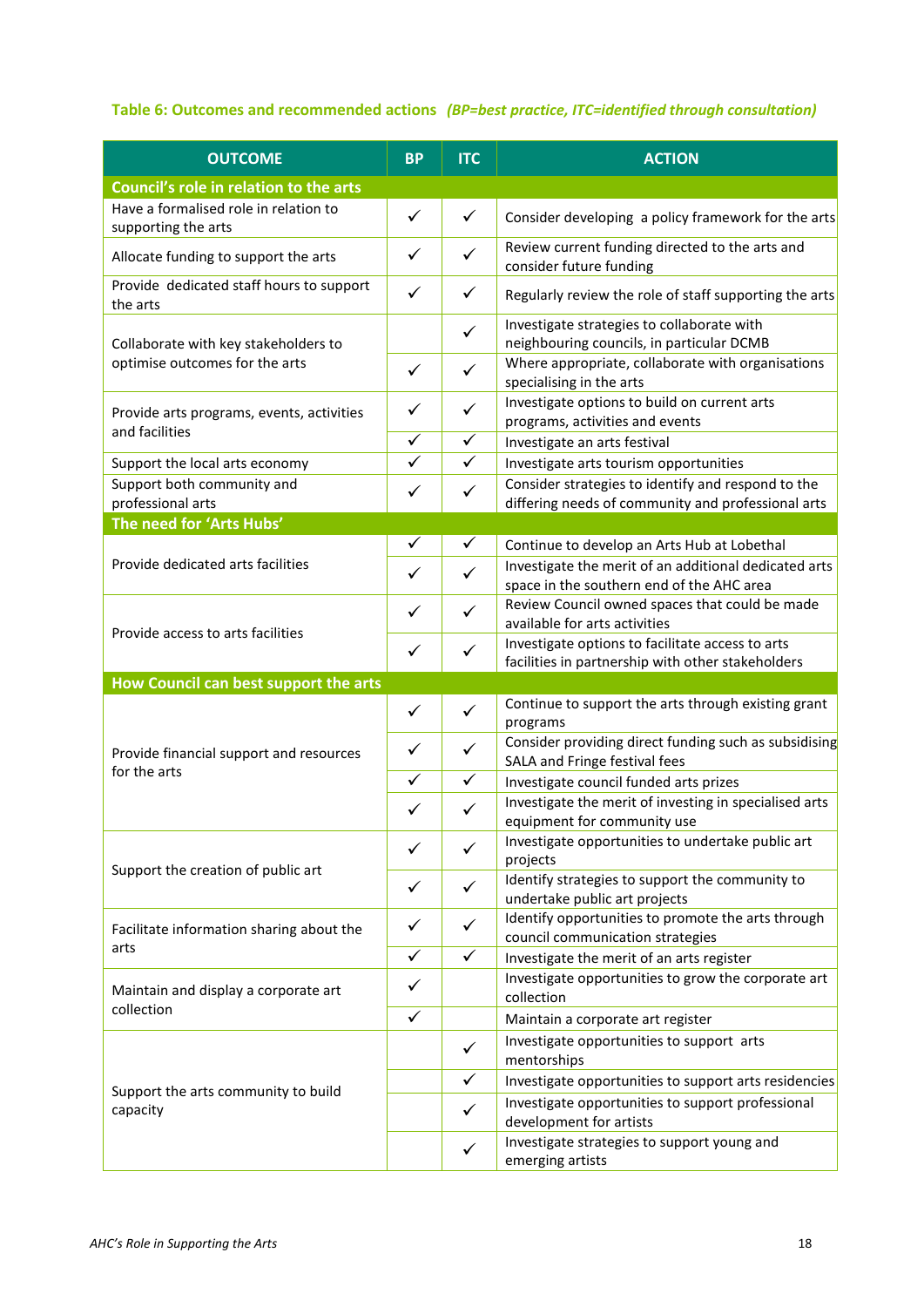# APPENDICES

# **Appendix 1: Community consultation findings**

| What should be AHC's role in relation<br>to the arts?                                                                                  | How would you like to see AHC supporting the arts?                                                                                                                                                                                                                                                                                                                                                                                                                          | Are further 'Arts Hubs' required?                                                                                                                                                                               | How can we make the arts<br>accessible to the whole<br>community?                                         |
|----------------------------------------------------------------------------------------------------------------------------------------|-----------------------------------------------------------------------------------------------------------------------------------------------------------------------------------------------------------------------------------------------------------------------------------------------------------------------------------------------------------------------------------------------------------------------------------------------------------------------------|-----------------------------------------------------------------------------------------------------------------------------------------------------------------------------------------------------------------|-----------------------------------------------------------------------------------------------------------|
| Council should have a role                                                                                                             | <b>Grants [raised 3 times]</b><br>provide arts specific grants<br>provide more information about what grants are available<br>and their opening and closing dates<br>provide a less complicated procedure for applying for grants                                                                                                                                                                                                                                           | The Arts Hub at Lobethal is amazing<br>but we need more spaces across<br>Adelaide Hills area                                                                                                                    | Through information sharing - see<br>discussion under question 2                                          |
| Council's role should not be token, it<br>should be proactive                                                                          | Advocate for the region regarding its classification $-$ sometimes<br>the Adelaide Hills is rural and sometimes metro, it changes<br>depending on government; e.g. Country Arts splits us                                                                                                                                                                                                                                                                                   | People are worried everything will go<br>to Lobethal; we need to encompass<br>the whole region                                                                                                                  | By providing accessible space for<br>artists and art groups to use $-$ see<br>discussion under question 2 |
| Council should value the arts                                                                                                          | Host networking events and connect artists                                                                                                                                                                                                                                                                                                                                                                                                                                  | Arts Hubs should be distributed<br>throughout the Adelaide Hills                                                                                                                                                | Have patron of the arts in the<br>Adelaide Hills, someone with a high<br>profile to give credibility      |
| Council should make a genuine<br>commitment to the arts like it does to<br>sports; the arts are not as well serviced<br>[raised twice] | Provide professional development training [raised twice]<br>business skills - moving from a hobby to a business [x4]<br>professionalism in the arts<br>product promotion<br>communications including social media<br>grant writing                                                                                                                                                                                                                                          | Would be good to have two Arts<br>Hubs in the Adelaide Hills that are<br>reasonably centralised and with<br>different purposes                                                                                  | Provide more opportunities to<br>participate in public art creation                                       |
| Council should develop a plan for the arts<br>including funding                                                                        | Facilitate mentoring for all ages [raised twice]                                                                                                                                                                                                                                                                                                                                                                                                                            | We could have multiple mini hubs                                                                                                                                                                                | Create a public art library                                                                               |
| Council should deliver a planned and<br>coordinated response, but with room for<br>flexibility                                         | Be proactive in promoting the arts publically $-$ the arts in general<br>as well as individual artists                                                                                                                                                                                                                                                                                                                                                                      | We need an Arts Hub in Stirling<br>offering similar things like gallery<br>space, workshops                                                                                                                     | Have a mobile arts van like the<br>mobile library, to go around and run<br>workshops                      |
| Council should be representative of and<br>responsive to the arts community                                                            | Facilitate information sharing about the arts in the Hills<br>[raised 4 times]<br>provide somewhere where arts events or available studio<br>space can be advertised<br>somewhere where people can post their information<br>with a calendar<br>through a newsletter, mailing list, Facebook page or website<br>make hard copies available in public places like shopping<br>centres<br>an arts clearing house<br>can be promoted on Council's website (and other Councils) | The Stirling Community Theatre (a<br>Council owned property) should be<br>expanded upon to create an Arts<br>Hub - Stirling Community Theatre<br>Inc. have provided a proposal to the<br>Council regarding this | Travelling exhibitions in order to<br>distribute throughout the region                                    |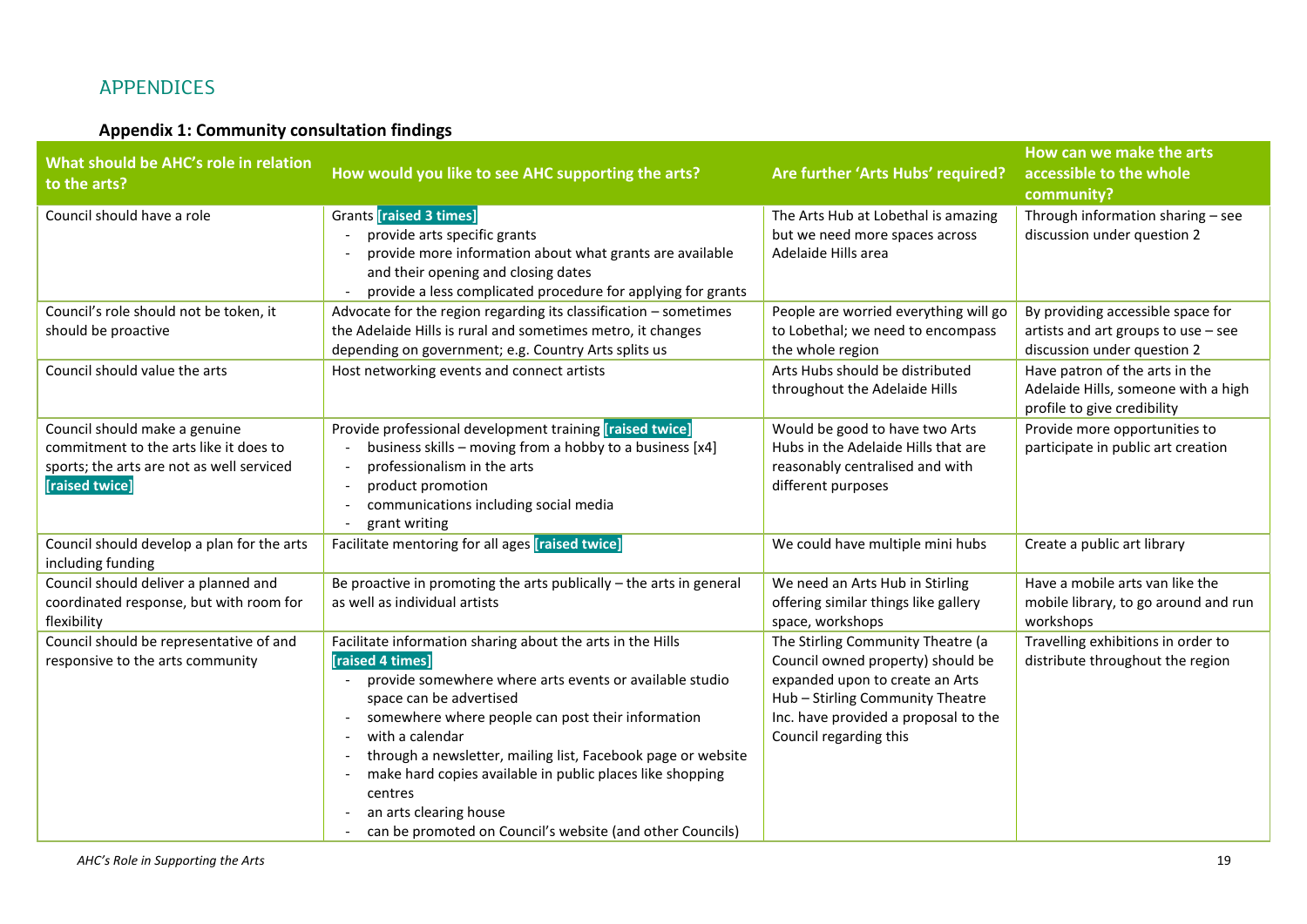|                                                                                                                                                                                                                                                                                                                                                   | to find out what's happening in the Hills                                                                                                                                                                                                                                                                                                                                                                                                                                                                                                                                                                                                                                                                                                                                                                                                                                                                                                                                                                                                 |                                                                                                                                                                                                                                        |                                                                                                                                                                                                                                                                                                                                                 |
|---------------------------------------------------------------------------------------------------------------------------------------------------------------------------------------------------------------------------------------------------------------------------------------------------------------------------------------------------|-------------------------------------------------------------------------------------------------------------------------------------------------------------------------------------------------------------------------------------------------------------------------------------------------------------------------------------------------------------------------------------------------------------------------------------------------------------------------------------------------------------------------------------------------------------------------------------------------------------------------------------------------------------------------------------------------------------------------------------------------------------------------------------------------------------------------------------------------------------------------------------------------------------------------------------------------------------------------------------------------------------------------------------------|----------------------------------------------------------------------------------------------------------------------------------------------------------------------------------------------------------------------------------------|-------------------------------------------------------------------------------------------------------------------------------------------------------------------------------------------------------------------------------------------------------------------------------------------------------------------------------------------------|
| Council should show leadership and not                                                                                                                                                                                                                                                                                                            | Create a public artist register/database [raised 4 times]                                                                                                                                                                                                                                                                                                                                                                                                                                                                                                                                                                                                                                                                                                                                                                                                                                                                                                                                                                                 | Other 'bricks and mortar' hubs don't                                                                                                                                                                                                   | We need more activities centred                                                                                                                                                                                                                                                                                                                 |
| delegate and expect the community to                                                                                                                                                                                                                                                                                                              | Council to keep one or assist in creating one                                                                                                                                                                                                                                                                                                                                                                                                                                                                                                                                                                                                                                                                                                                                                                                                                                                                                                                                                                                             | have to be grand                                                                                                                                                                                                                       | around Stirling and Aldgate                                                                                                                                                                                                                                                                                                                     |
| always do it - it needs to be more of a                                                                                                                                                                                                                                                                                                           | could be on Council website                                                                                                                                                                                                                                                                                                                                                                                                                                                                                                                                                                                                                                                                                                                                                                                                                                                                                                                                                                                                               |                                                                                                                                                                                                                                        |                                                                                                                                                                                                                                                                                                                                                 |
| partnership                                                                                                                                                                                                                                                                                                                                       | and be promoted on affiliated Council websites                                                                                                                                                                                                                                                                                                                                                                                                                                                                                                                                                                                                                                                                                                                                                                                                                                                                                                                                                                                            |                                                                                                                                                                                                                                        |                                                                                                                                                                                                                                                                                                                                                 |
|                                                                                                                                                                                                                                                                                                                                                   | with contact details of artists                                                                                                                                                                                                                                                                                                                                                                                                                                                                                                                                                                                                                                                                                                                                                                                                                                                                                                                                                                                                           |                                                                                                                                                                                                                                        |                                                                                                                                                                                                                                                                                                                                                 |
|                                                                                                                                                                                                                                                                                                                                                   | so schools can get artists in to do residencies                                                                                                                                                                                                                                                                                                                                                                                                                                                                                                                                                                                                                                                                                                                                                                                                                                                                                                                                                                                           |                                                                                                                                                                                                                                        |                                                                                                                                                                                                                                                                                                                                                 |
| Council should have a regional approach<br>[raised twice]<br>the Adelaide Hills is a whole region<br>we shouldn't work in isolation from<br>other Councils<br>policy should be coordinated with<br>adjacent Councils<br>Mt Barker Council especially<br>e.g. the Sculpture Symposium<br>Council should have a paid arts officer<br>[raised twice] | Provide studio space to work and teach, and venues to exhibit and<br>sell, at no or low cost [raised 4 times]<br>equip halls, libraries and community centres with hanging<br>equipment and lighting etc. for artists and groups to exhibit<br>facilitate the use of health centres and Cleland for exhibiting<br>provide an open studio like an open garden<br>$\overline{\phantom{a}}$<br>work with the private sector to make buildings available to<br>artists at minimal rent<br>make empty spaces available for use - see discussion below<br>Make empty spaces in the Hills available for use as galleries,<br>studios, teaching spaces [raised 3 times]<br>there are buildings, shops, window fronts in Hills towns that<br>are empty<br>bring the 'Renew Adelaide' initiative to the Hills, or<br>collaborate with them to implement a similar model here<br>because the model has been proven successful<br>could be just 'pop-up', not necessarily permanent<br>it's a win-win situation: the space is reactivated and becomes | Instead of creating another Arts Hub,<br>the one in Lobethal could include an<br>outreach program (like Murray<br>Bridge Regional Gallery with pop-up<br>galleries elsewhere)<br>We need to spread arts venues<br>throughout the Hills | Engage children and youth <i>[raised</i> ]<br>twice]<br>mentoring<br>feed information to schools<br>not all schools have art teacher<br>hard to get kids involved<br>nothing decent in Stirling for<br>engaging children in the arts<br>art therapy in schools<br>Engage with disconnected people in<br>the community e.g. the<br>underemployed |
| Council's arts officer should be made                                                                                                                                                                                                                                                                                                             | vibrant again while local artists are supported<br>Provide access to specialised equipment                                                                                                                                                                                                                                                                                                                                                                                                                                                                                                                                                                                                                                                                                                                                                                                                                                                                                                                                                | Council should regionally map                                                                                                                                                                                                          | Cater for people who can't attend                                                                                                                                                                                                                                                                                                               |
| known to the arts community as a point of                                                                                                                                                                                                                                                                                                         | e.g. good computer for digital photography; printmaking                                                                                                                                                                                                                                                                                                                                                                                                                                                                                                                                                                                                                                                                                                                                                                                                                                                                                                                                                                                   | current and potential facilities and                                                                                                                                                                                                   | during the day                                                                                                                                                                                                                                                                                                                                  |
| contact - it is a random event trying to                                                                                                                                                                                                                                                                                                          | have at Gallery 1 Mitcham                                                                                                                                                                                                                                                                                                                                                                                                                                                                                                                                                                                                                                                                                                                                                                                                                                                                                                                                                                                                                 | expertise to inform its planning                                                                                                                                                                                                       |                                                                                                                                                                                                                                                                                                                                                 |
| locate a person to talk to in Council, it is                                                                                                                                                                                                                                                                                                      | or access to specialist studios                                                                                                                                                                                                                                                                                                                                                                                                                                                                                                                                                                                                                                                                                                                                                                                                                                                                                                                                                                                                           |                                                                                                                                                                                                                                        |                                                                                                                                                                                                                                                                                                                                                 |
| not obvious that there is someone                                                                                                                                                                                                                                                                                                                 | can collaborate with other Council's on this                                                                                                                                                                                                                                                                                                                                                                                                                                                                                                                                                                                                                                                                                                                                                                                                                                                                                                                                                                                              |                                                                                                                                                                                                                                        |                                                                                                                                                                                                                                                                                                                                                 |
| The arts officer should be mobile, i.e. not                                                                                                                                                                                                                                                                                                       | Establish a commercial, regional gallery                                                                                                                                                                                                                                                                                                                                                                                                                                                                                                                                                                                                                                                                                                                                                                                                                                                                                                                                                                                                  |                                                                                                                                                                                                                                        | Make it fun                                                                                                                                                                                                                                                                                                                                     |
| be centred in one area and be able to                                                                                                                                                                                                                                                                                                             | we don't have one                                                                                                                                                                                                                                                                                                                                                                                                                                                                                                                                                                                                                                                                                                                                                                                                                                                                                                                                                                                                                         |                                                                                                                                                                                                                                        |                                                                                                                                                                                                                                                                                                                                                 |
| travel throughout the region in order to                                                                                                                                                                                                                                                                                                          | which is high end                                                                                                                                                                                                                                                                                                                                                                                                                                                                                                                                                                                                                                                                                                                                                                                                                                                                                                                                                                                                                         |                                                                                                                                                                                                                                        |                                                                                                                                                                                                                                                                                                                                                 |
| respond to the whole region                                                                                                                                                                                                                                                                                                                       | with a cellar door and restaurant                                                                                                                                                                                                                                                                                                                                                                                                                                                                                                                                                                                                                                                                                                                                                                                                                                                                                                                                                                                                         |                                                                                                                                                                                                                                        |                                                                                                                                                                                                                                                                                                                                                 |
| Council should be a key coordination point                                                                                                                                                                                                                                                                                                        | Establish a community gallery [raised 3 times]                                                                                                                                                                                                                                                                                                                                                                                                                                                                                                                                                                                                                                                                                                                                                                                                                                                                                                                                                                                            |                                                                                                                                                                                                                                        | Subsidise art class fees                                                                                                                                                                                                                                                                                                                        |
| for the arts community                                                                                                                                                                                                                                                                                                                            | - we don't have one                                                                                                                                                                                                                                                                                                                                                                                                                                                                                                                                                                                                                                                                                                                                                                                                                                                                                                                                                                                                                       |                                                                                                                                                                                                                                        |                                                                                                                                                                                                                                                                                                                                                 |
|                                                                                                                                                                                                                                                                                                                                                   | with community access                                                                                                                                                                                                                                                                                                                                                                                                                                                                                                                                                                                                                                                                                                                                                                                                                                                                                                                                                                                                                     |                                                                                                                                                                                                                                        |                                                                                                                                                                                                                                                                                                                                                 |
| Council should be a facilitator, networker,                                                                                                                                                                                                                                                                                                       | Establish a gallery in Stirling                                                                                                                                                                                                                                                                                                                                                                                                                                                                                                                                                                                                                                                                                                                                                                                                                                                                                                                                                                                                           |                                                                                                                                                                                                                                        | Create an Arts Festival                                                                                                                                                                                                                                                                                                                         |
| promotor and infrastructure provider and                                                                                                                                                                                                                                                                                                          |                                                                                                                                                                                                                                                                                                                                                                                                                                                                                                                                                                                                                                                                                                                                                                                                                                                                                                                                                                                                                                           |                                                                                                                                                                                                                                        |                                                                                                                                                                                                                                                                                                                                                 |

*AHC's Role in Supporting the Arts* 20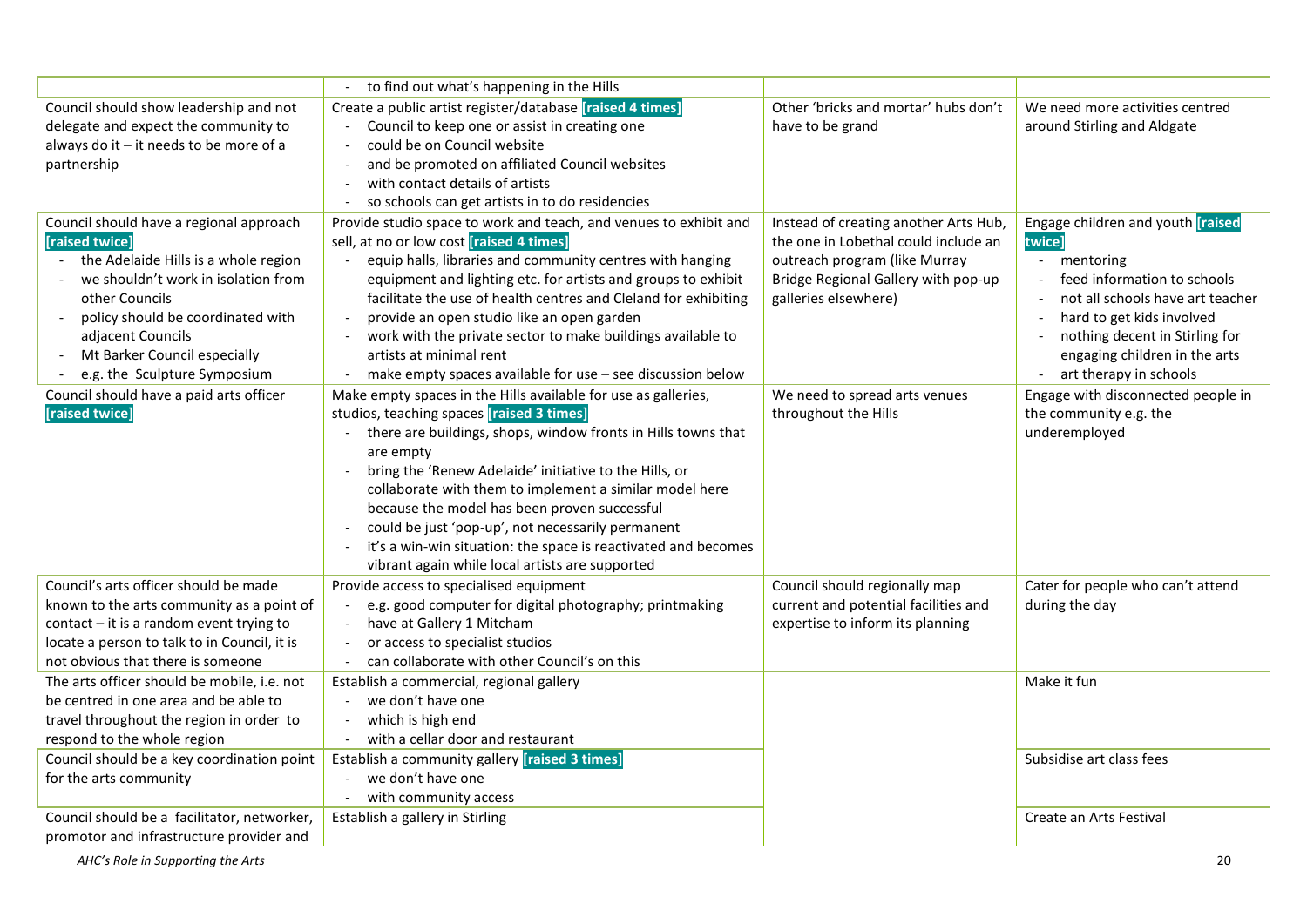| let the artists do the rest                    |                                                                                 |  |
|------------------------------------------------|---------------------------------------------------------------------------------|--|
| Council should not step on others' toes,       | Support the payment of artists properly, e.g. payment benchmark                 |  |
| but provide support to others                  | from the National Association for the Visual Arts (NAVA)                        |  |
| Council should be inclusive of all the arts    | Commission artwork [raised twice]                                               |  |
| but recognise different levels (e.g. there is  | including public artwork                                                        |  |
| a difference between a professional            | this is Council demonstrating by example and showing it                         |  |
| textile artist and a 'stitch and bitch' group; | values art                                                                      |  |
| both are equally important for the             | with the sculpture trail, a few artists get lots of money and                   |  |
| community but have different needs and         | the rest very little                                                            |  |
| require different considerations)              |                                                                                 |  |
| <b>Tourism [raised twice]</b>                  | SALA and Adelaide Fringe [raised twice]                                         |  |
| Council should promote the arts as             | reimburse venues/artists for registration fee                                   |  |
| part of tourism in the region                  | pay fees for a venue and invite people to take part<br>$\overline{\phantom{0}}$ |  |
| make the Adelaide Hills synonymous             | produce directory of all venues                                                 |  |
| with arts<br>by coordinating and collaborating |                                                                                 |  |
| between sectors                                |                                                                                 |  |
| through marketing and promotion                |                                                                                 |  |
| Council should work with the commercial        | Expand the concept of the Gumeracha Show                                        |  |
| sector to build partnerships                   |                                                                                 |  |
| Council should aim to cultivate people's       | Help fund 2019 Sculptors @ Crystal Lake event                                   |  |
| artistic work regardless of whether they       |                                                                                 |  |
| have an arty background                        |                                                                                 |  |
| Council should facilitate participation in     | Develop a Hills Arts Festival which could be similar to Festival                |  |
| the arts for all ages                          | <b>Fleurieu</b> [raised 3 times]                                                |  |
| Council should facilitate art education        | Develop a Hills arts trail which could link with cellar doors                   |  |
| Council should support Aboriginal art          | Create an arts program like other Councils put out                              |  |
| Council should try to attract artists from     | Facilitate artist-in-residencies [raised twice]                                 |  |
| the city to the Hills                          |                                                                                 |  |
| Council should become an affiliate             | Assist artists with administration and insurance                                |  |
| member of Guildhouse                           |                                                                                 |  |
| Council needs take action, not just discuss    | Support community groups                                                        |  |
| $it$ – it is frustrating to go to another      | have a dedicated office that helps groups                                       |  |
| meeting                                        | provide venues to meet for no or low cost                                       |  |
|                                                | Assist communities to purchase artworks                                         |  |

| Hold public poetry readings                                                      |
|----------------------------------------------------------------------------------|
| Hold outdoor sculpture events in the<br>environment like Sculpture by the<br>Sea |
| Host No Lights No Lycra events,                                                  |
| there used to be one in the Hills                                                |
|                                                                                  |
|                                                                                  |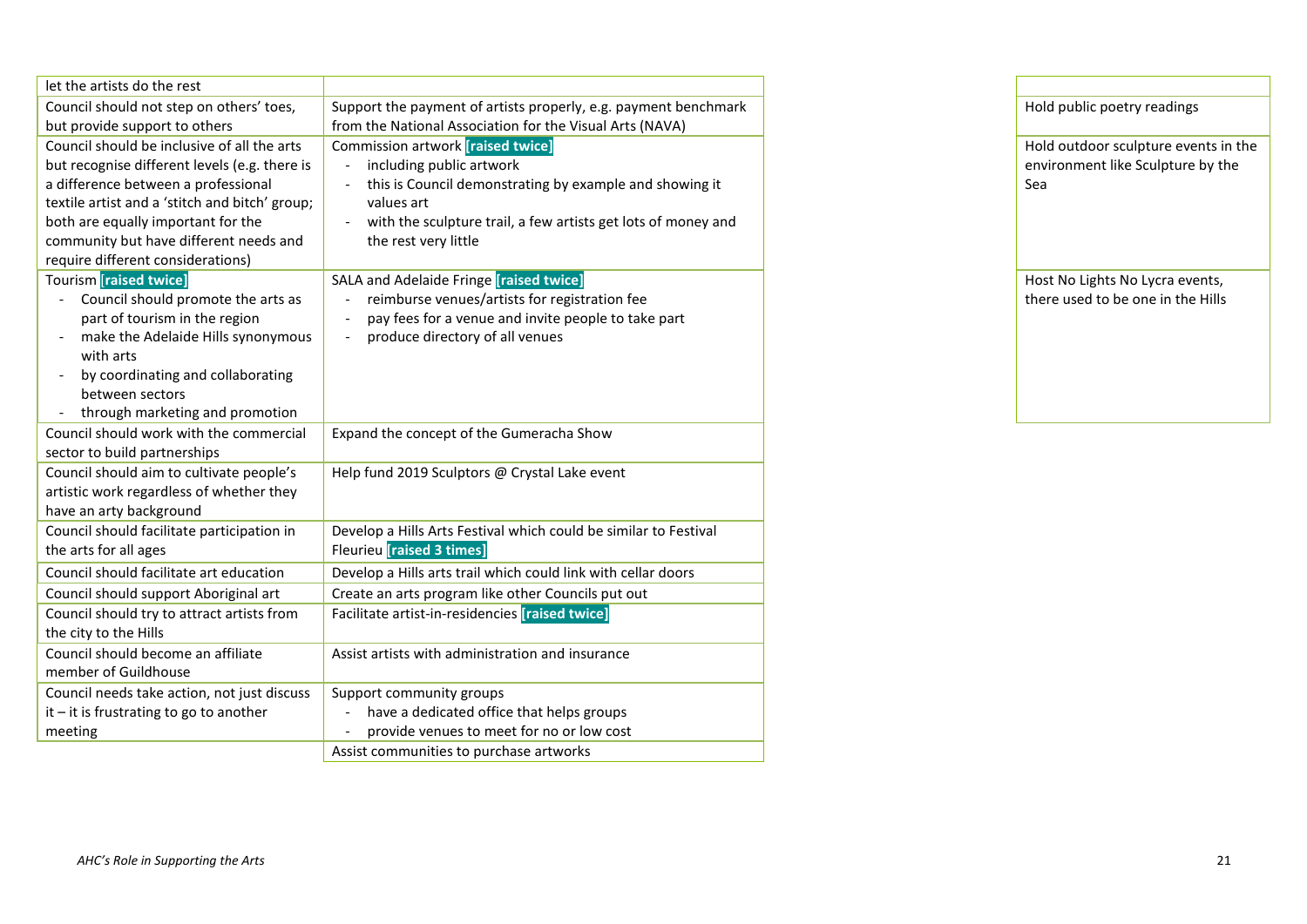# **Appendix 2: Current arts initiatives of South Australian councils**

| <b>City of Marion</b>                                                                                                                 | <b>City of Onkaparinga</b>                                                                                                             |
|---------------------------------------------------------------------------------------------------------------------------------------|----------------------------------------------------------------------------------------------------------------------------------------|
| <b>Marion Cultural Centre</b><br>houses a gallery, theatre, library, shop and café                                                    | <b>The Arts Centre</b><br>houses a cinema, performance space, 2<br>rehearsal studios, 3 galleries, visual arts studio,<br>meeting room |
| Living Kaurna Cultural Centre Gallery / Gift Shop                                                                                     | Sauerbier House Culture Exchange                                                                                                       |
| opportunity for Aboriginal artists to exhibit                                                                                         | art space for supporting cultural exchange                                                                                             |
| artwork or have artefacts or custom art                                                                                               | through contemporary visual arts residencies                                                                                           |
| pieces for sale                                                                                                                       | and exhibitions                                                                                                                        |
| <b>Council's Chambers Gallery</b>                                                                                                     | <b>Fleurieu Arthouse</b>                                                                                                               |
| community-access exhibition space in council                                                                                          | soon to open in McLaren Vale, supporting local                                                                                         |
| chambers                                                                                                                              | artists to create and sell their work                                                                                                  |
| <b>Marion Celebrates Festival</b><br>biennial award winning, free, community festival<br>with a focus on art and cultural experiences | <b>Shimmer Festival</b><br>the only photography festival in SA                                                                         |
| <b>Artist Register</b>                                                                                                                | <b>Surf Art Exhibition</b>                                                                                                             |
| to showcase local artists or artists connected to                                                                                     | exhibition and night of surf film to celebrate                                                                                         |
| the City of Marion by presenting short                                                                                                | surfing culture and the region's history, stunning                                                                                     |
| biographies and snippets of their work                                                                                                | coastal environment and lifestyle                                                                                                      |
| <b>Gallery M Open Contemporary Art Prize</b>                                                                                          | <b>NAIDOC Art Exhibition</b>                                                                                                           |
| art prize and exhibition                                                                                                              | exhibition open to all Aboriginal artists                                                                                              |
| <b>Support for SALA festival artists</b>                                                                                              | <b>Event Calendar</b>                                                                                                                  |
| subsidies for artist registrations with a rebate of                                                                                   | online calendar listing events happening across                                                                                        |
| \$120                                                                                                                                 | the district including arts events                                                                                                     |
| Art of Respect Aerosol Art Program                                                                                                    | Port Noarlunga Arts Precinct Program                                                                                                   |
| workshops and exhibition to help people find a                                                                                        | annual program outlining the arts and cultural                                                                                         |
| legal outlet for aerosol art                                                                                                          | events and activities on offer                                                                                                         |
| Free Creative Software on iMac                                                                                                        | <b>About Arts Newsletter</b>                                                                                                           |
| Adobe Creative Cloud, Final Cut Studio and Logic                                                                                      | bimonthly newsletter highlighting arts related                                                                                         |
| available to use for free at Marion Cultural                                                                                          | offerings supported by or presented by the                                                                                             |
| Centre library                                                                                                                        | Council                                                                                                                                |
| <b>Square Eyes Screen</b>                                                                                                             | <b>Art Collection</b>                                                                                                                  |
| opportunities for short films, photography or                                                                                         | a collection of local art works is maintained to                                                                                       |
| moving image content to be displayed on                                                                                               | show support for the visual arts and the large                                                                                         |
| rotation at the Marion Cultural Centre foyer                                                                                          | number of artists who live within the city                                                                                             |
| <b>Public Art</b>                                                                                                                     | <b>Public Art</b>                                                                                                                      |
| over 16 public artworks across the district                                                                                           | over 30 public artworks across the district                                                                                            |
| <b>Arts and Culture Grants</b><br>available through biannual Community Grants                                                         | <b>Arts and Culture Grants</b><br>available through annual Community Grants and<br><b>Public Place Improvement Grants</b>              |